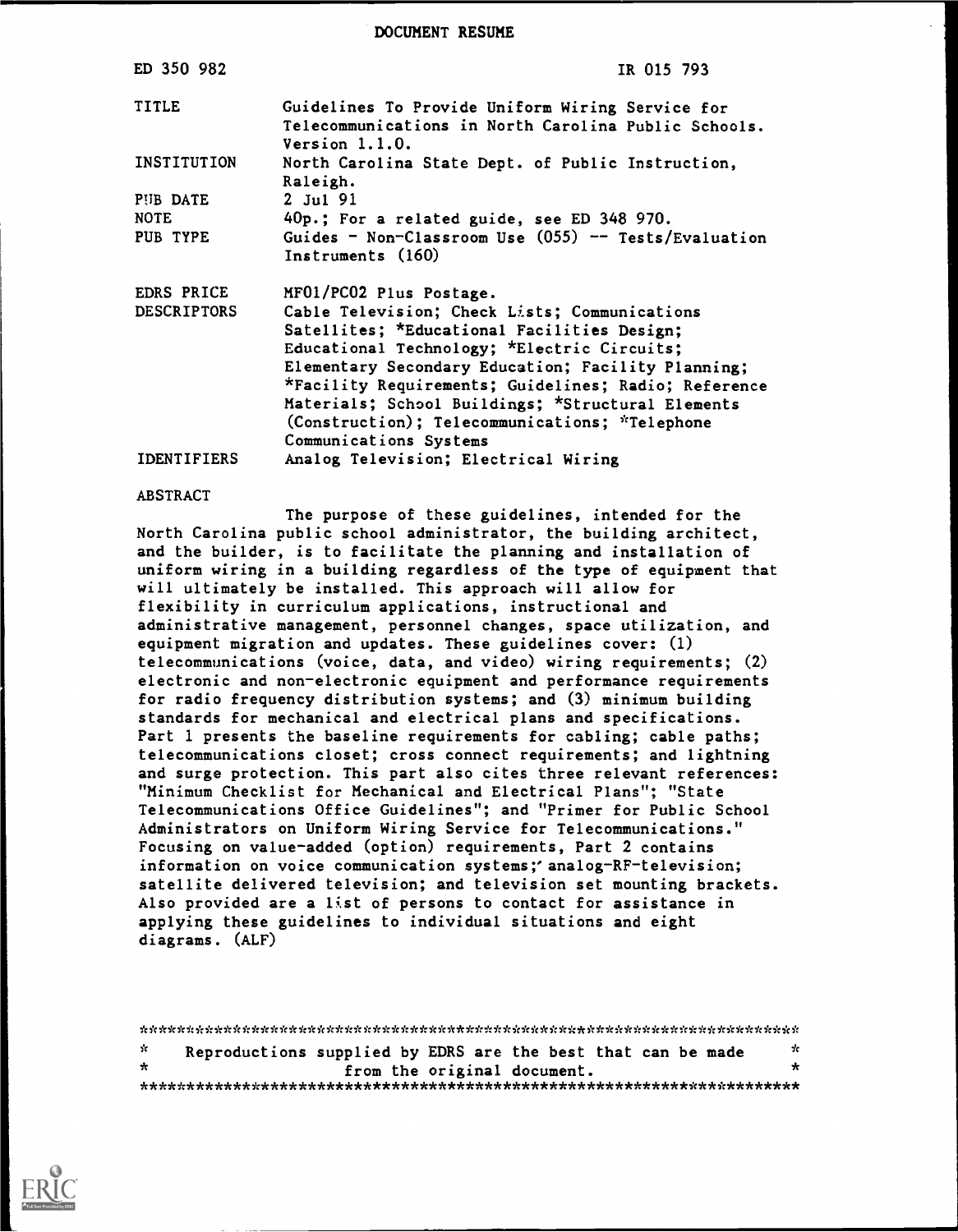U.S. DEPARTMENT OF EDUCATION Office of Educabonal Research and Improvement EDUCATIONAL RESOURCES INFORMATION CENTER {ERIC)

This document has been reproduced as<br>rece.ved from the person or organization<br>originating.it C. Minor changes have been made to improve<br>
For changes have been made to improve

Points of view or opinions stated in this docu<br>ment ido inot inecessarily represent official<br>OERI position or policy



Uniform Wiring Service For

## Telecommunications In

North Carolina Public Schools



CONTECTS THE CONTECTS OF THE VONTERION TO A TREFRODUCE THIS TO A THIS VONT: ISLAMIC TO A TREPRODUCE THIS THE VONT: ISLAMIC TO A TREPRODUCE THIS THE VONT: ISLAMIC TO A TREPRODUCE THIS THE VONT: ISLAMIC TO A TREPRODUCE THIS

E. Brumback TO THE EDUCATIONAL RESOURCES<br>INFORMATION CENTER (ERIC)." INFORMATION CENTER (ERIC)."<br>
2<br>
2

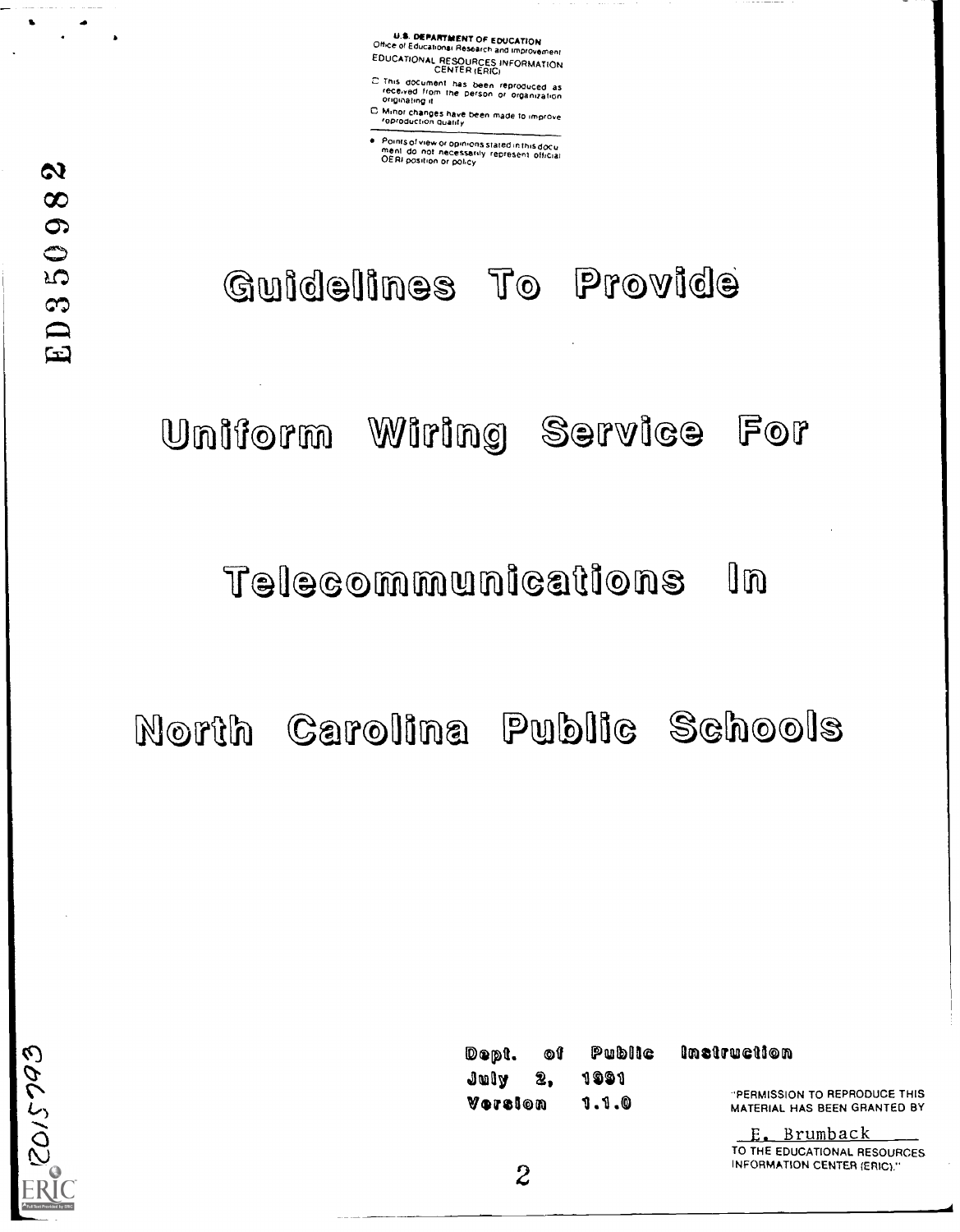### TABLE OF CONTENTS

|                  |     | PART ONE - BASELINE REQUIREMENTS    |
|------------------|-----|-------------------------------------|
| 1.0              |     |                                     |
|                  |     | 1.1 Cable Classes                   |
|                  |     | 1.2 Cable Sizes/Types               |
|                  |     | 1.3 Cable Integrity                 |
| 2.0 <sub>1</sub> |     |                                     |
|                  |     | 2.1 Conduit                         |
|                  |     | 2.2 Wireways                        |
|                  |     | 2.3 Elevator Shafts                 |
|                  |     | 2.4 Wall Boxes                      |
|                  |     | 2.5 Wall Box Covers                 |
|                  |     | 2.6 AC Power                        |
|                  |     | 2.7 Fiber Optic Considerations      |
| 3.0              |     |                                     |
|                  | 3.1 | Purpose                             |
|                  | 3.2 | <b>Size</b>                         |
|                  | 3.3 | Space                               |
|                  | 3.4 | Distance to Riser Cable System      |
|                  | 3.5 | Waterproofing                       |
|                  | 3.6 | Finishing                           |
|                  | 3.7 | Distance to Work Station            |
|                  | 3.8 | Manufacturer's Specifications       |
| 4.0              |     |                                     |
|                  | 4.1 | Unshielded Voice Cabling            |
|                  | 4.2 | <b>Unshielded Data Cabling</b>      |
|                  | 4.3 | Shielded Data Cabling               |
|                  | 4.4 | <b>Cross Connect Field Overview</b> |
|                  | 4.5 | Wireways/Cable Trays                |
|                  | 4.6 | Patch Cables                        |



 $\left\langle \left( \frac{1}{2} \right) \right\rangle$  ,  $\left\langle \left( \frac{1}{2} \right) \right\rangle$  ,

 $\sim$   $\sim$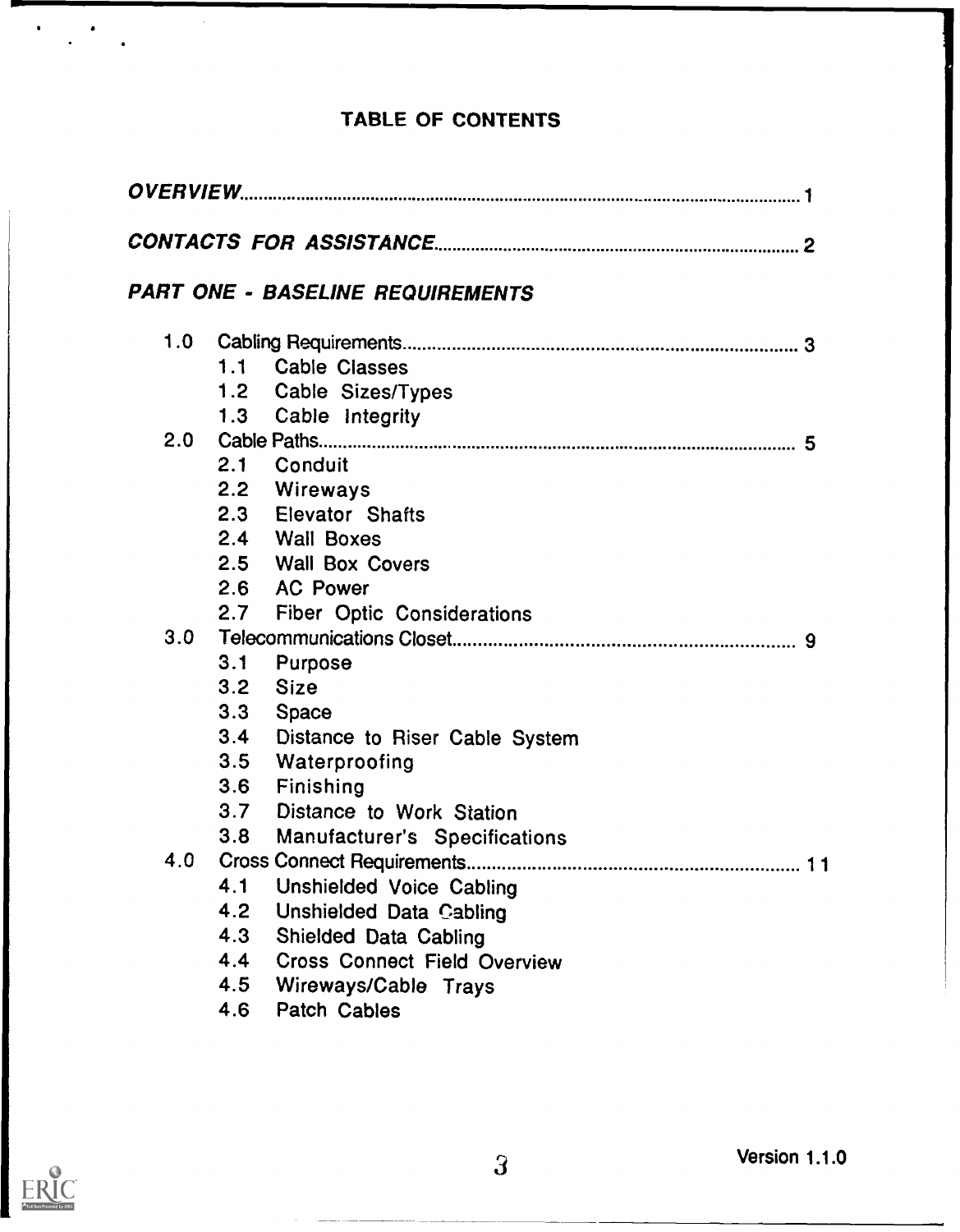| 5.0 |                                                                                            |  |
|-----|--------------------------------------------------------------------------------------------|--|
|     | National Electrical Code Adherence<br>5.1                                                  |  |
|     | 5.2 Protectors                                                                             |  |
|     | 5.3 Grounding                                                                              |  |
|     | 5.4 Surge Protectors                                                                       |  |
|     | 5.5 Sneak Current Fuses                                                                    |  |
| 6.0 |                                                                                            |  |
|     | Minimum Checklist for Mechanical and<br>6.1                                                |  |
|     | <b>Electrical Plans</b>                                                                    |  |
|     | <b>State Telecommunications Office Guidelines</b><br>6.2                                   |  |
| 7.0 | Primer for Public School Administrators on Uniform                                         |  |
|     |                                                                                            |  |
|     | 7.1 Development Schedule                                                                   |  |
|     | 7.2 Purpose                                                                                |  |
|     |                                                                                            |  |
|     | PART TWO - VALUE-ADDED REQUIREMENTS                                                        |  |
|     |                                                                                            |  |
| 8.0 |                                                                                            |  |
|     | 8.1 Description                                                                            |  |
|     | 8.2 Administrative Phones                                                                  |  |
|     | 8.3 Main Console Phone                                                                     |  |
|     | 8.4 Classroom Telephone Handsets                                                           |  |
|     | 8.5 Central PABX                                                                           |  |
|     | 8.6 Unacceptable Features                                                                  |  |
|     | 8.7 Testing                                                                                |  |
|     | 8.8 Training                                                                               |  |
| 9.0 |                                                                                            |  |
|     | 9.1 Overall System Performance Requirements<br>Antenna: Terrestrial<br>9.2 <sub>2</sub>    |  |
|     | 9.3<br>Pre-Amps                                                                            |  |
|     | Channel Processors: Frequency Agile<br>9.4                                                 |  |
|     | 9.5                                                                                        |  |
|     | Modulators: Single Channel, Frequency Agile<br>Combining Network: Amplified Headend<br>9.6 |  |
|     | 9.7<br><b>Test Points</b>                                                                  |  |
|     |                                                                                            |  |
|     | Distribution System<br>9.8                                                                 |  |

9.9 "Pigtails"



 $\hat{\textbf{v}}$ 

 $\bar{z}$ 

I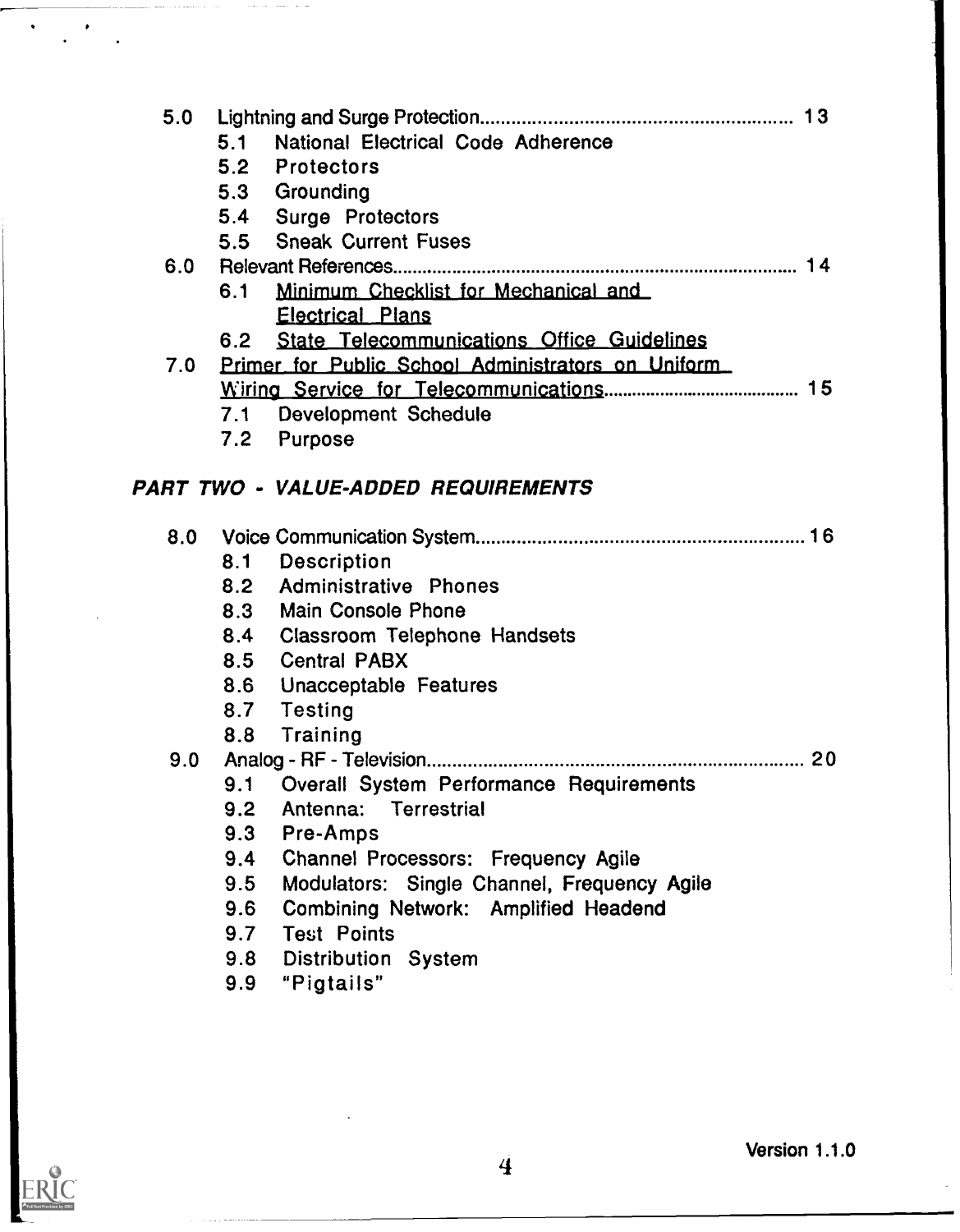| 9.10 Headend Cabinet                          |    |
|-----------------------------------------------|----|
| 9.11 Classroom TV Wall Box                    |    |
| 9.12 Interactive Television Telephone Support |    |
|                                               | 24 |
| 10.1 Antenna: Satellite                       |    |
| 10.2 Feedhorn                                 |    |
| 10.3 LNB                                      |    |
| 10.4 Satellite Receiver                       |    |
|                                               |    |
| 11.1 Ceiling/Wall Style                       |    |
| 11.2 Yoke Bracket Design                      |    |
| 11.3 Location                                 |    |
| 11.4 Installation                             |    |
| 11.5 References                               |    |
|                                               |    |
| FIGURES                                       | 27 |

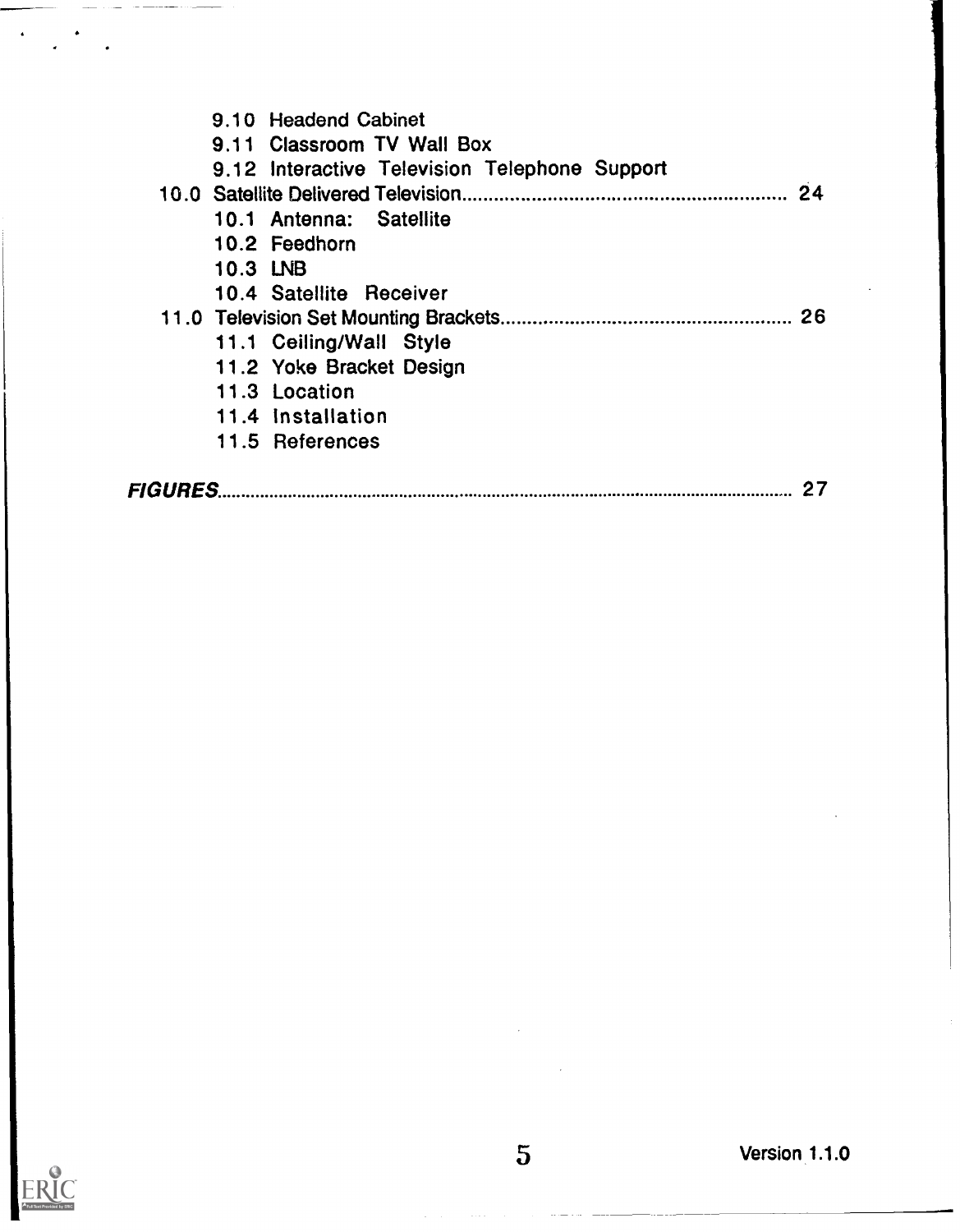### **OVERVIEW**

SCOPE: These guidelines apply to all public school systems within the State of North Carolina for:

1. telecommnications (voice, data, and video) wiring requirements

2. electronic and non-electronic equipment and performance requirements for radio frequency distribution systems

3. minimum building standards for mechanical and electrical plans and specifications.

Unique applications or particular construction circumstances will require individual consultation with appropriate divisions within the Department of Public Instruction. See listing that follows.

INTENT: It is desired to have a uniform wiring plan for voice, data, and video to allow for flexibility in curriculum applications, instructional and administrative management, personnel changes, space utilization, and equipment migration and updates.

PURPOSE: The purpose of these guidelines is to help facilitate the planning and installation of "intelligence" wiring within a building(s) without knowing what type of equipment will ultimately be installed. It is much less expensive and less disruptive to install wiring systems during construction or renovation of a building than after the building is occupied.

HOW TO USE THIS DOCUMENT: After reviewing this document, the administrator may put this into the hands of the architect or builder for use regarding state guidelines. Note that a distinction is made between those requirements which are considered baseline (Part I) and those which will enhance a system above minimum, common wiring requirements (Part II). Also, please note a specific section (9.0) has been set aside for analog television, needed for reception of broadcast programming such as School Television. All references to "video," in this document, refer to digital video, which, as of this writing, does not provide the same quality as analog.



<sup>1</sup> Version 1.1.0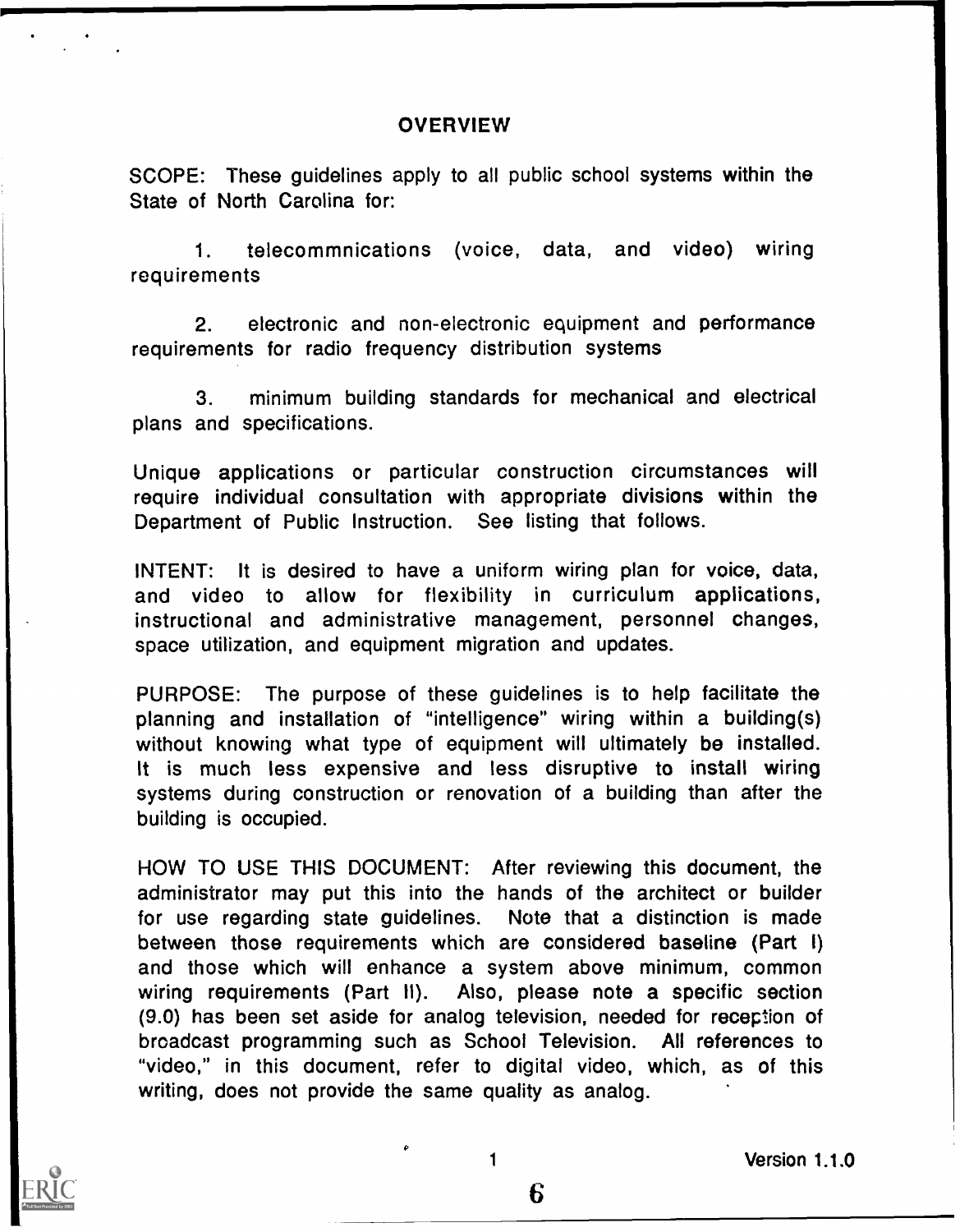### CONTACTS FOR ASSISTANCE

For assistance in applying these guidelines to individual situations you may contact:

| Division of Management Information Systems<br>Jimmie Campbell<br><b>Computing Consultant</b>                             | $(919)$ 733-8056 |
|--------------------------------------------------------------------------------------------------------------------------|------------------|
| Lennox E. Superville, Ph.D.<br>Information Center Manager II                                                             | $(919)$ 733-8077 |
| Division of Media and Technology Services                                                                                |                  |
| Margaret H. Bingham<br>Chief Consultant, Computer Services                                                               | $(919)$ 733-3193 |
| Linda K. De Grand<br>Chief Consultant, Distance Learning<br><b>Systems/School Television Services</b>                    | $(919)$ 733-3193 |
| Carol Lewis, Ed.D.<br>Staff Consultant for School Media<br>Programs                                                      | $(919)$ 733-3193 |
| G. Thomas Smink, Jr.<br>Telecommunications Specialist,<br>Distance Learning Systems/School<br><b>Television Services</b> | $(919)$ 733-3193 |
| Division of School Facility Sprvices<br>Ronald Harrell, P. E.<br><b>Building Services Engineer,</b><br>School Planning   | $(919)$ 733-3700 |

North Carolina Department of Public Instruction 116 West Edenton Street Raleigh, North Carolina 27603-1712



2 Version 1.1.0

 $\overline{7}$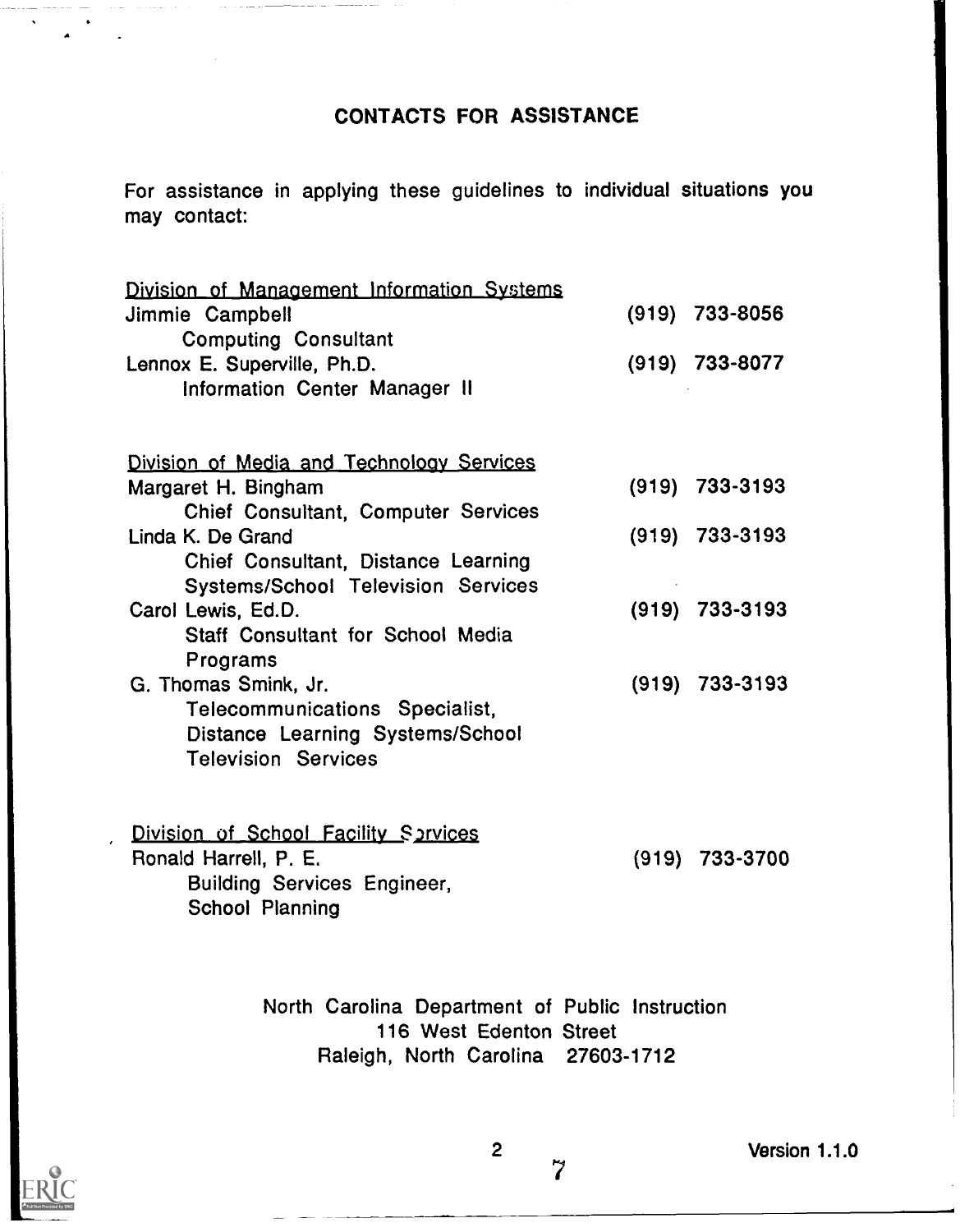## PART I

### 1.0 CABLING REQUIREMENTS

### 1.1 Cable Classes:

1.1.1 Riser Cables: Homerun cables that run between common equipment rooms, mechanical rooms and wiring closets. (See Figure 1.)

1.1.2 Horizontal Cables: Cables that run from wiring closets to user stations and/or classrooms. Connects voice/data equipment with user and/or classroom outlets.

### 1.2 Cable Sizes/Types

1.2.1 Unshielded cables: (UTP) should be high capacity; 22/24 AWG solid annealed copper conductors insulated with color coded PVC and jacketed with low friction PVC and is UL Listed as type CMR and UL classified as meeting NEC-800-3(b); four UTP for voice; four<br>UTP for data. Run to all telephone/data outlets. <br>Ref.: AT&T #DSW4/22W1000. UTP for data. Run to all telephone/data outlets.

1.2.1.1 UTP and/or STP can be used for compressed digital video signals up to 1.544 Mbps (T-1). Verify implementation.

1.2.2 Shielded cables: (STP) should be 22/24 AWG copper; two STP for data. Run to all data outlets. Ref.: IBM Type 1.

1.2.2.1 Cable should satisfy current token-ring requirements or other LAN configurations. There are limitations on the distance from wiring closet to the workstation and the number of workstations attached to the token-ring. Verify limitations and implementation.

1.2.3 Coaxial cable: For RF (analog) Television

1.2.3.1 Riser (trunks) and horizontal (feeds) runs and antenna downleads less than 200-ft. should be RG-6, 75-ohm, copper clad 18 AWG steel center conductor, with foam dielectric, double shielded, 100% sweep tested for transmission and structural return loss and certified. Ref.: Comm/Scope F660BVX

1.2.3.2 Risers and antenna downleads over 200-ft should be RG-11, 75 ohm, copper clad 16 AWG steel center conductor, with foam dielectric, double shielded, 100% sweep tested for transmission and structural return loss and certified. Ref.: Comm/Scope F1160BVR

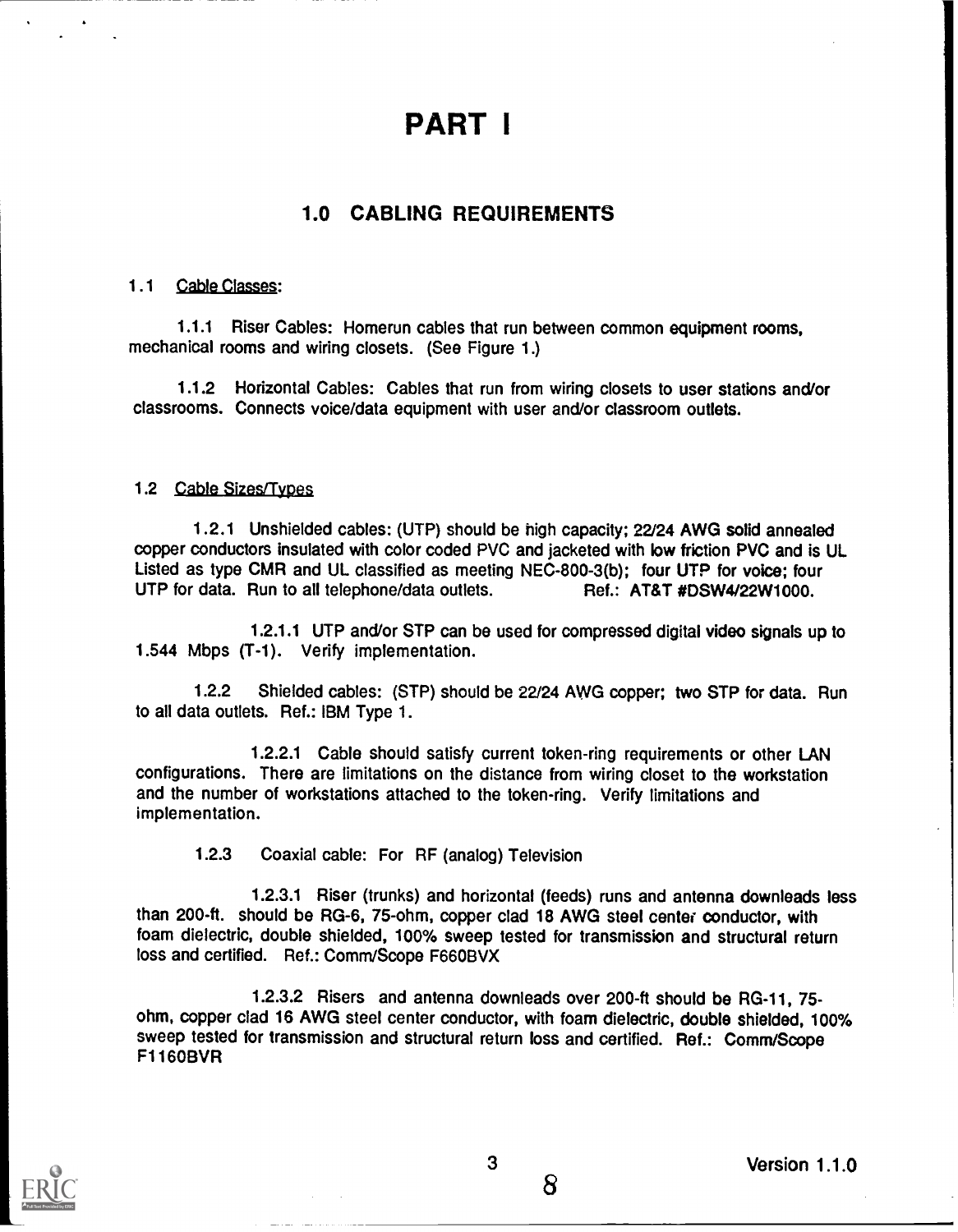1.2.3.3 Cabling between television sets and wall outlets should match 1.2.3.1 above. If RG-59, 75-ohm coax is used, it shall have equal or better specs.

1.2.3.4 Cabling in active plenums without conduit may be .500 aluminum sheathed hard shell. Copper clad aluminum center conductor, foamed Teflon fluorinated ethylene propylene dielectric. Ref.: Comm/Scope 2311

### 1.3 Cable Integrity

1.3.1 Cables should be installed with sufficient bending radius so as not to kink, shear, or damage binders.

1.3.1.1 Bend radius should be at least eight times the OD of the cable.

1.3.2 All buried and underground cable should be jelly filled. Once jelly filled cable enters a building, it should be properly plugged and sealed to prevent leakage.

1.3.3 Riser and horizontal RF television cables that are below grade should also have flooding compound. Ref.: Comm/Scope F660BEF and/or F1160BEF

1.3.4 All buried and underground cables should be placed at a minimum depth of 24 inches as measured from the top of the cable, unless otherwise specified.

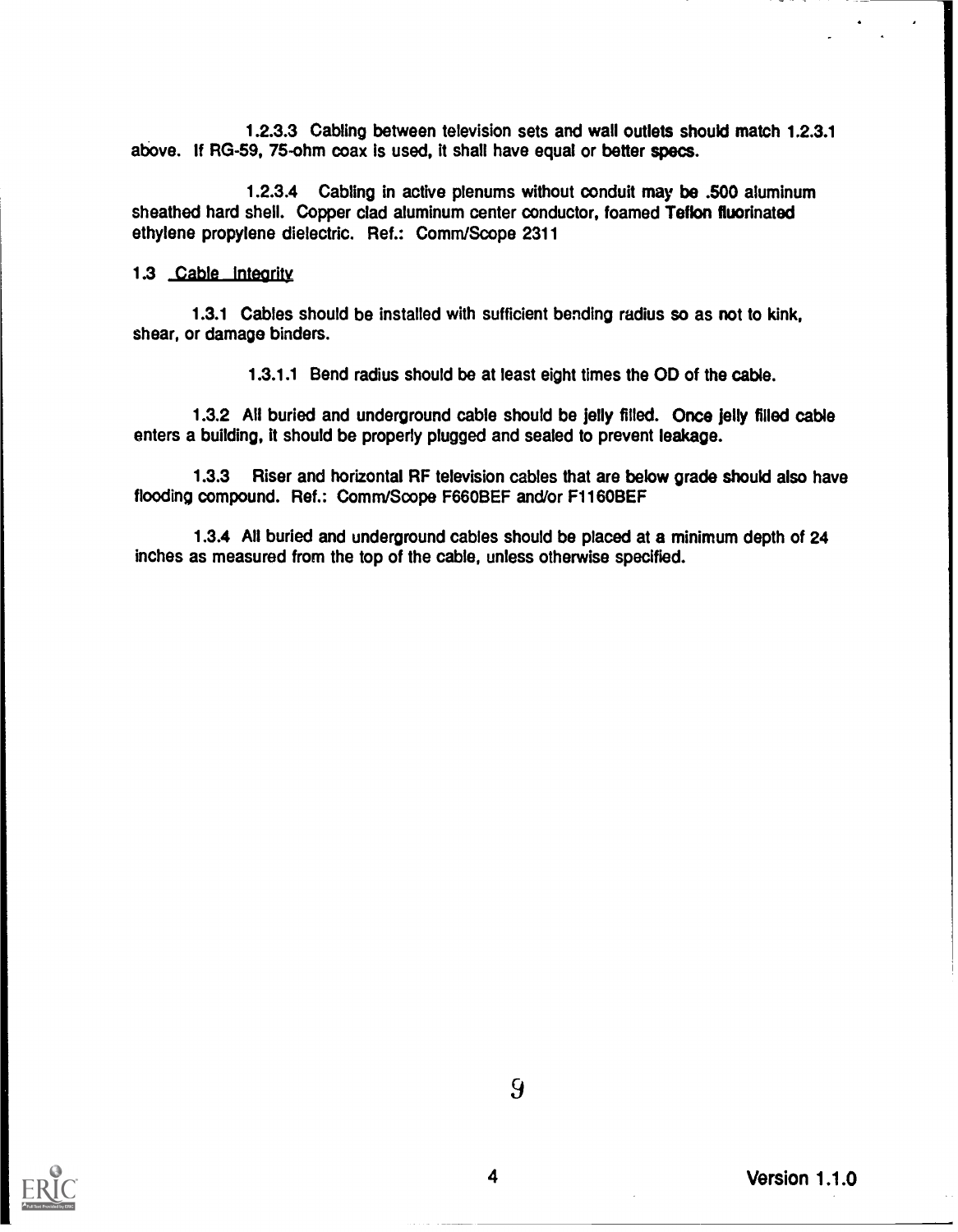### 2.0 CABLE PATHS

### 2.1 Conduit

2.1.0 Planned capacity should be for 100% redundancy.

2.1.1 Entrance conduit size should vary with number of lines entering building. Size should be a minimum of two inches.

2.1.2 Entrance conduit should extend beyond any paved areas.

2.1.3 Riser conduit should be at least three inches.

2.1.3.1 In multilevel installations, non-continuous four inch sleeves may be used between levels instead of conduit.

2.1.4 Horizontal conduit should be 1 inch or greater.

2.1.5 Conduit used in exposed areas, under floor and in masonry walls may be rigid metal, intermediate metal and/or schedule 80 rigid non-metallic (PVC).

2.1.5.1 When surface mounting, metal raceway (plug mold) may also be used. Metal raceway to be mounted below 72-inches A.F.F., should be specified so as not to be damaged by chairs, tables and other items of furniture.

2.1.6 Conduit used in concealed areas such as above the ceiling, in sheetrock walls and in Tele-Power pole installations, may be electric metallic tubing and/or electric nonmetallic tubing.

material. 2.1.6.1 In active plenums, the NEC should be followed when specifying conduit

runs. 2.1.7 Pull boxes should be installed no further than every 100 feet for long conduit

2.1.8 There should be no more than 270-degrees of turns between pull boxes.

2.1.9 A pull string should be left in each conduit to facilitate any future cable installations.

### 2.2 Wirewaya

2.2.0 Wireways and cable trays are recommended instead of conduit to carry all low voltage cabling.



I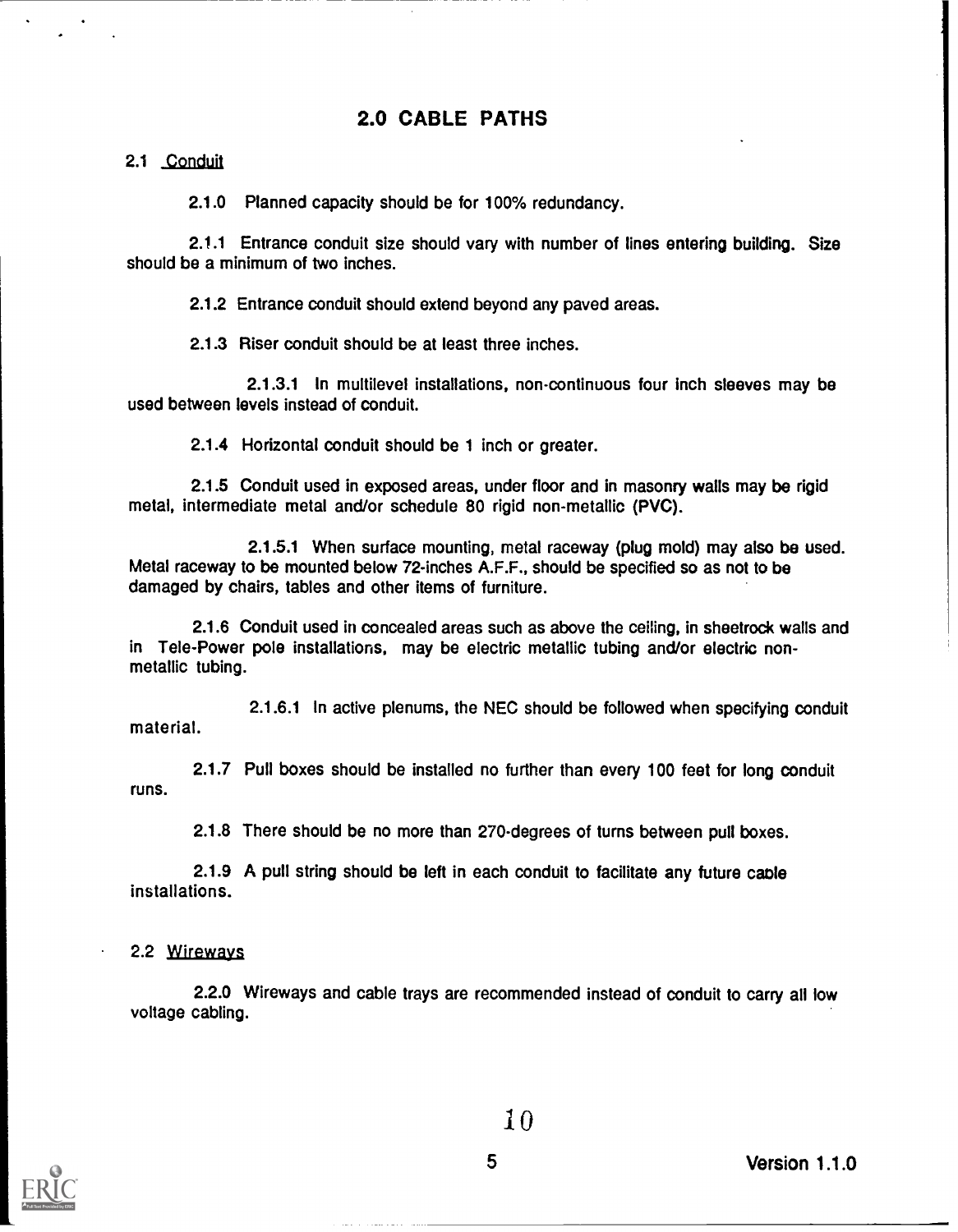2.2.0.1 Wireways should be used in all active plenums. Cable trays may be used if return air is ducted.

2.2.1 Wireways should be sized according to the number of cables running through.

2.2.1.1 Planned capacity should be for 100% redundancy.

2.2.2 Wireways should run overhead from equipment rooms and passing within the area of all classrooms, office clusters, and any other location where there will be voice/data/video outlets.

2.2.3 Wireways should have hinged covers along one side. There should be one opening in the bottom every 60 inches. Ref.: The Austin Co.

2.2.4 In every classroom and in office clusters, there should be a 12 x 12 junction box to the side of and connected to the wireway.

2.2.4.1 The junction box should be located above the ceiling and within the 100 square feet around the main entrance to the room.

2.2.4.2 All conduit from voice/data/video wall boxes within the room or office cluster should connect to the junction box.

2.2.4.3 Resealable access points through fire walls should be provided.

2.2.5 When surface metal raceway is utilized, the power conductors should not be in the same raceway section with the voice, video or data transmission conductors. Approved dividers should be used in surface raceways to separate the power wiring from the others, or separate surface raceways may be used for each.

2.2.6 For in-floor areas of new buildings where concrete slabs are the floors, infloor systems known by various manufacturers as either subway in-floor, trench duct or underfloor duct can be used in classrooms with the traditional seating arrangement of desks in rows. These systems can be compartmentalized to separate the power wiring from other wiring.

2.2.6.1 Trench duct should be connected to the above ceiling junction box by conduit sized by the number of cables needed plus redundancy.

2.2.7 Cable tray should be used over equipment racks and backboards in equipment rooms with a turn down of ladder tray into the rack.

2.3 Elevator shafts should be excluded as possible locations of all such conduit and/or wireways as per NEC.



11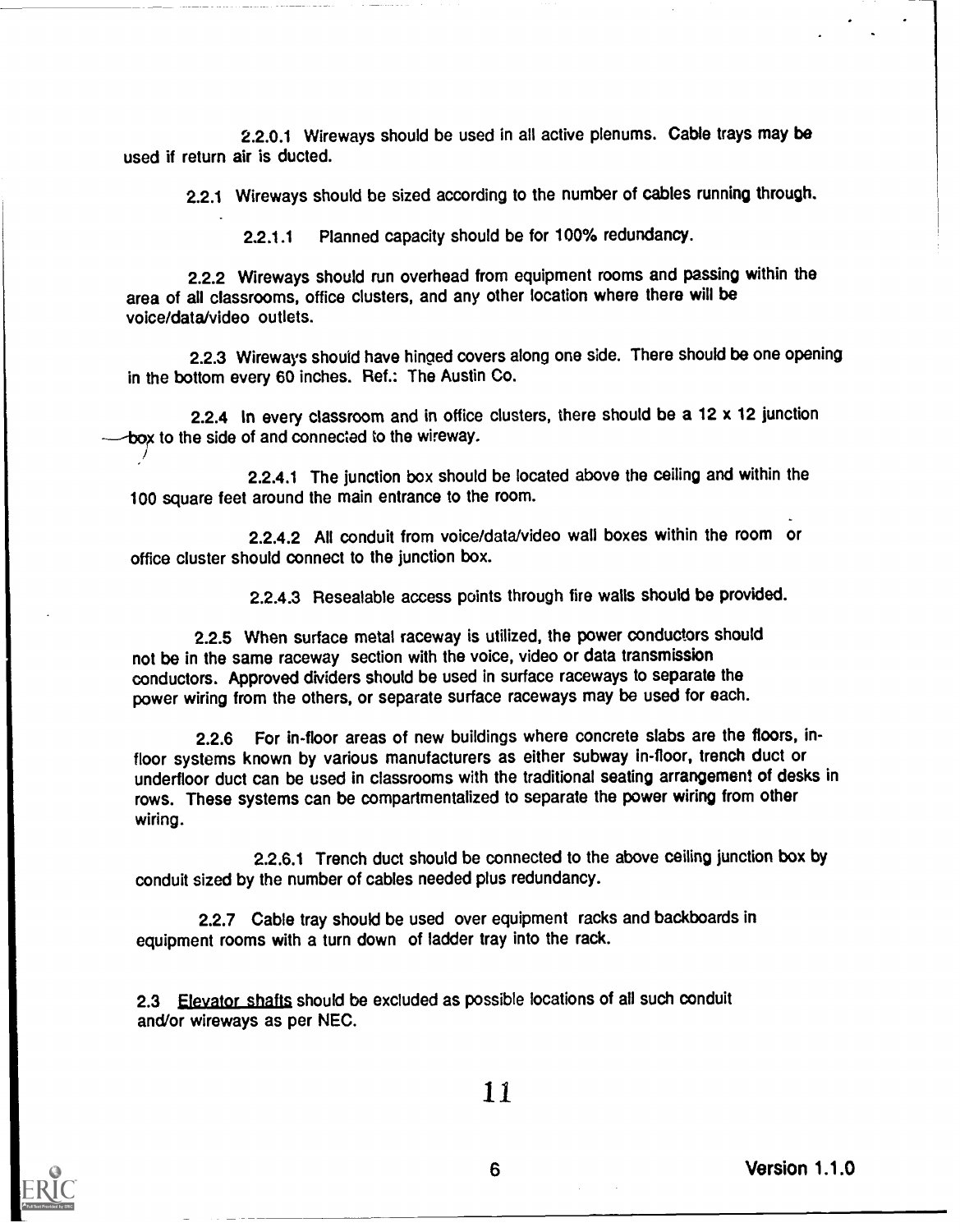### 2.4 Wall Boxes

2.4.1 Wall boxes for voice/video/data should be standard 4 x 4 extra deep. Boxes may be fitted with a 2 x 4 plaster ring. See figures 2-4 for examples of wall box face plates containing' jacks for all three applications. If separate wall boxes for voice (telephone), video (digital video), and data (computer networking) are to be used, then they should be placed in relation to each other appropriately for the planned use.

2.4.1.1 Boxes for voice/data/video should be mounted no higher than 18 inches A.F.F. except when mounting above a countertop.

2.4.1.2 Boxes for voice should be mounted at 18, 40, or 48 inches depending on application. Conduit to above ceiling junction box may be 1/2-inch.

2.4.2 Conduit from wall boxes to above ceiling junction box should be at least 1-inch (2.1.4) except where noted.

2.4.3 Wall boxes for classroom television should be a standard 4 x 4 box with a 2 x 4 plaster ring; or use a standard 2 x 4 duplex box.

2.4.3.1 Box should be installed vertically with 3/4-inch conduit to the above ceiling junction box.

2.4.3.2 Wall box should be installed 72-80 inches A.F.F. if the television set is to be wall or ceiling mounted.

2.4.3.3 Wall box should be installed 24-48 inches A.F.F. if the television set is to be movable.

#### 2.5 Wall Box Covers

2.5.1 Voice/data/video boxes should be covered with a common face plate with a data connector, a RJ-11 jack, and a RJ-45 jack.

2.5.2 Classroom television boxes should be covered with a standard stainless steel duplex plate.

#### 2.6 AC Power

2.6.1 120 VAC power within 12 inches of every voice/data outlet should be provided.

2.6.2 AC power and voice/data/video and television should never be housed in the same box, even with a metal partition.

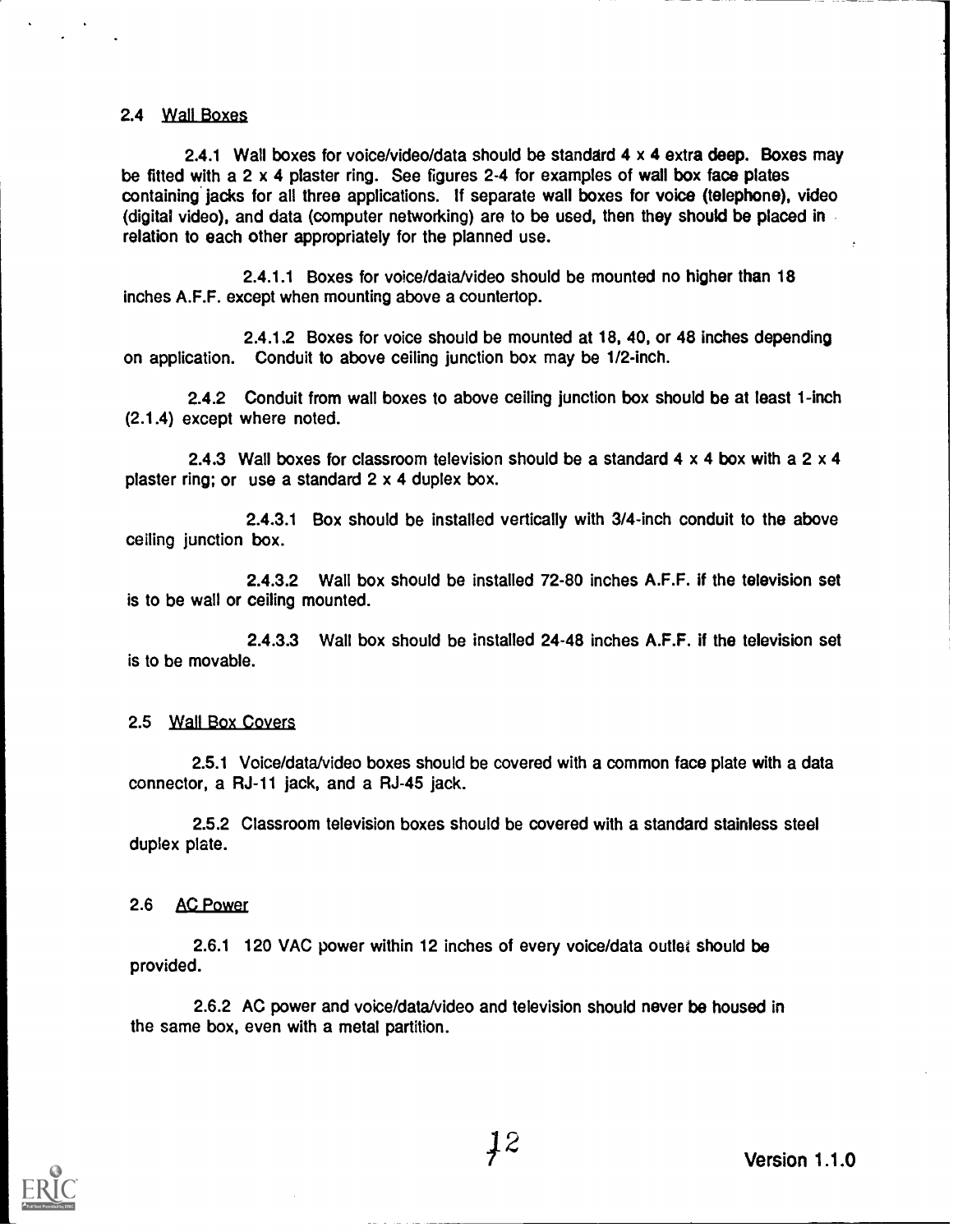2.6.3 Voice only outlets at 48 inches A.F.F. do not need AC Power.

### 2.7 fiber Optic Considerations

2.7.1 lnnerduct: A sleeved physical channel with each end capped should be provided for fiber optic cable which may be added at a future date. This is tc be within the conduit system. The innerduct should contain pull string.

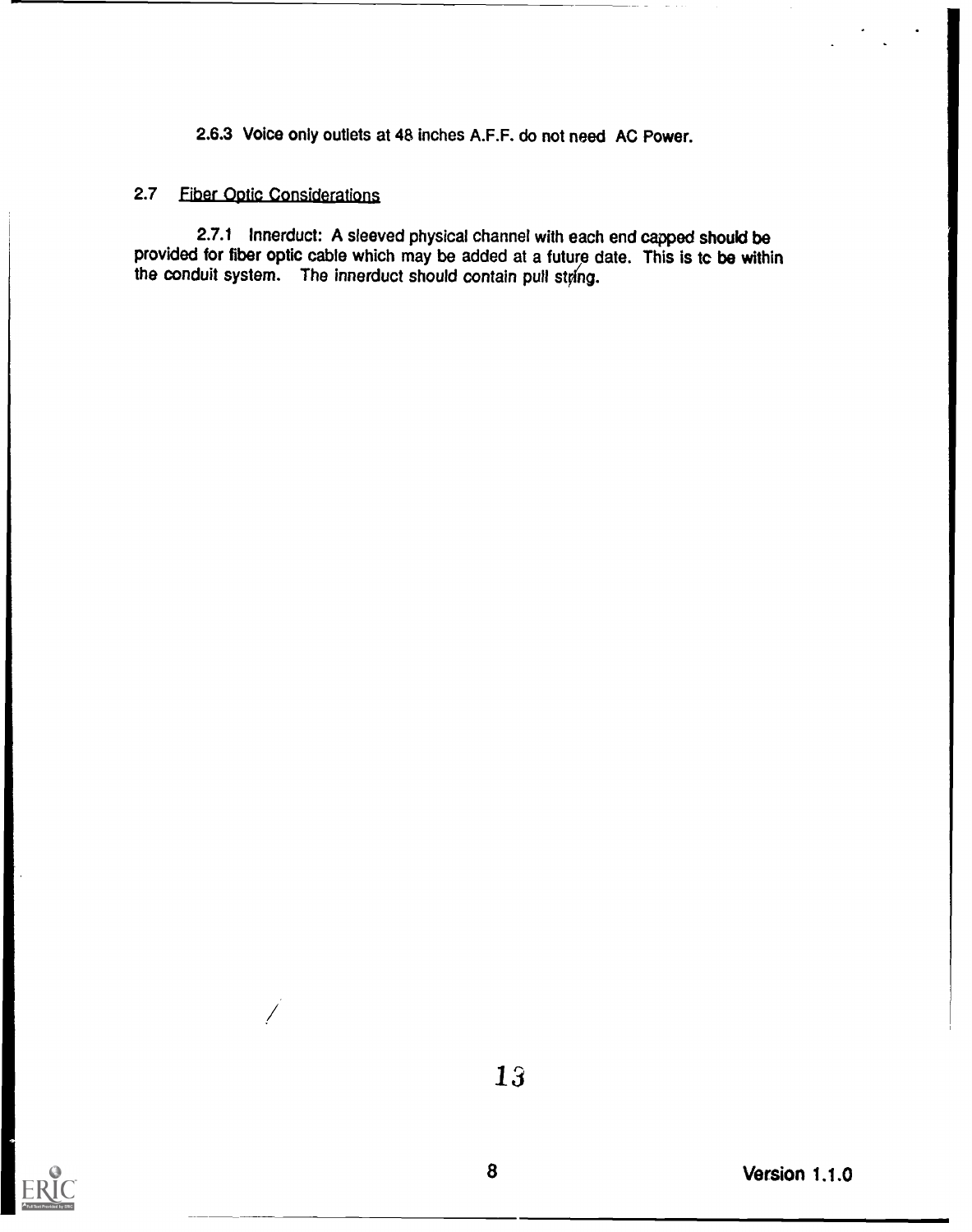### 3.0 TELECOMMUNICATIONS CLOSET

3.1 The purpose of the closet is to house the equipment associated with the telecommunications wiring system. There should be at least one closet in every building (excluding storage) of a school complex.

3.2 The closet should contain the mechanical terminations for a portion of the horizontal wiring system and a portion of the riser wiring system. The closet should also provide support for the passive and active devices used to interconnect the two systems.

3.3 Closet Size:

3.3.1 Closet space should be adequate to meet current communication needs as well as provide for future growth.

3.3.1.1 The main telecommunications closet should be large enough to house the associated equipment, perhaps a LAN controller, LAN racks, future fiber optics equipment, and C.O. lines in accordance with the local telco requirements for space per line.

3.3.2 The main closet should be at least 8x10 ft.

3.3.3 The satellite closets should be at least 6x10 feet.

3.3.4 Wall space should be provided that is adequate for termination equipment, and strain-reliefing cables.

3.3.4.1 Eight Inches on either side of a corner should be considered unusable.

3.4 The main closet should be located as near as possible to the center of the riser cable system.

3.5 Closet location should not be subject to flooding.

3.5.1 Waterproof ceilings and floor drainage should be installed.

3.5.2 Closet should be located away from plumbing and other water susceptible areas.

3.6 Closet should be completely finished including heating and air conditioning.

3.6.1 Ceiling height should provide a minimum clear space of 8 feet. Closet walls should extend up to the structural ceiling.

3.6.1.1 Closets should have a two-hour fire rating. There should be a smoke and ion detection system inside the closet. If sprinklers are available, they should be placed outside of closet.



/ 4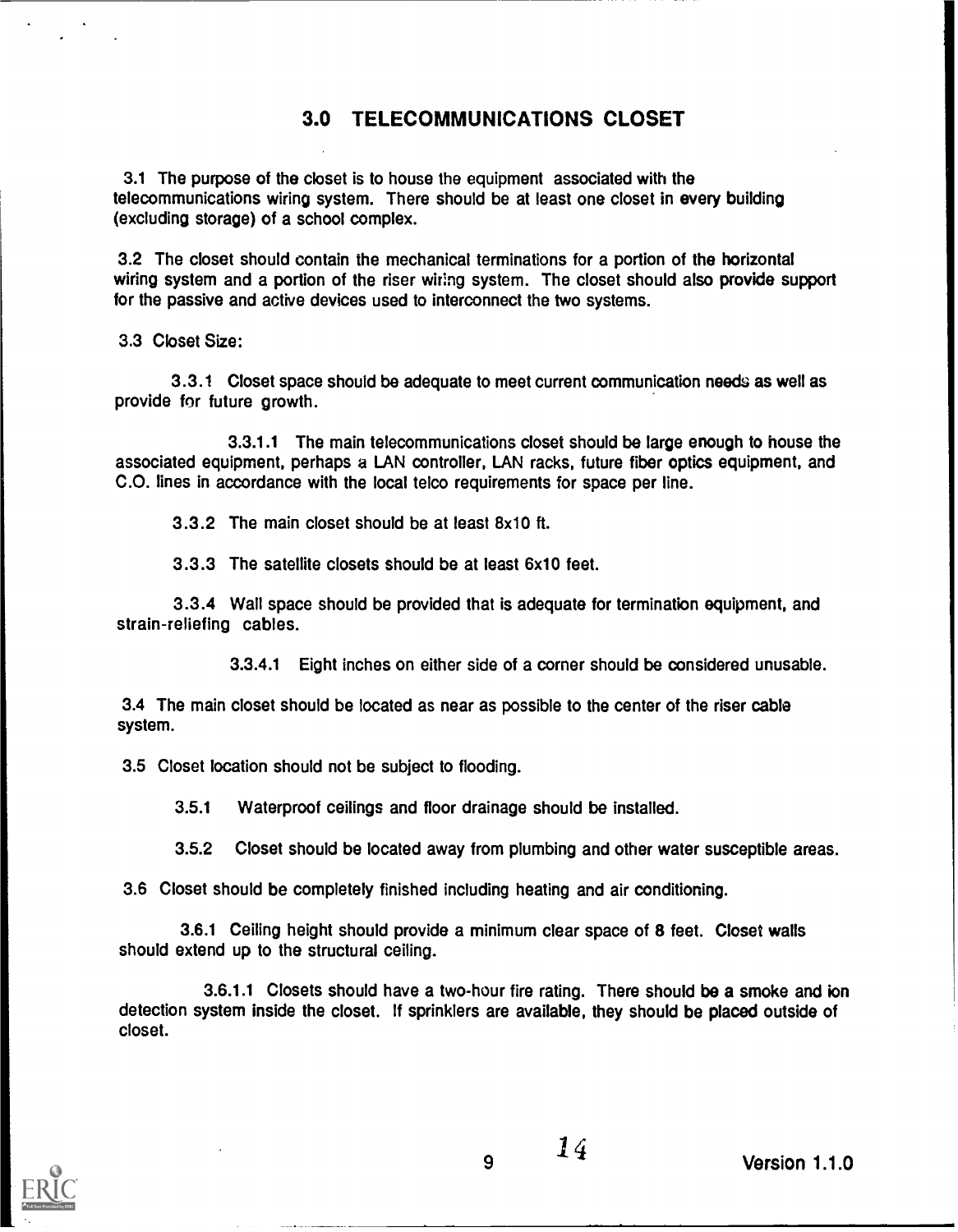3.6.2 Closets should have vinyl tile floors. Carpet or uncovered concrete does not meet this recommendation.

3.6.3 Overhead lighting should be coordinated with overhead wireways and cable trays and positioned so as not to cause shadows on backboards.

3.6.3.1 Switch for overhead lighting should be outside the closet. Switch should be keyed with a red "In Use" indicator on cover plate.

3.6.4 Doorways should be at least 36 inches wide and 6 feet 8 inches high.

3.6.4.1 Doors should open outward

3.6.4.2 There should be no center posts or thresholds.

3.6.4.3 Closet doors should have locks. Distribution of keys should be restricted.

3.7 The maximum distance between the actual mechanical termination and the user's work station should be 295 feet. This includes cross-connect jumpers and patch cables.

3.7.1 Establish satellite telecommunication closets and establish a riser or backbone wiring system.

3.7.2 Satellite closets should meet the same specifications as the main closet.

3.7.3 In multi-story buildings, satellite closets ought to be located directly above the main closet and connected with several 4-inch sleeves through the floor.

3.8 Manufacturer's specifications for exact space, power, and cooling requirements should be consulted.

3.8.1 Any of the above recommendations should be adjusted to match manufacturers specifications.



10 Version 1.1.0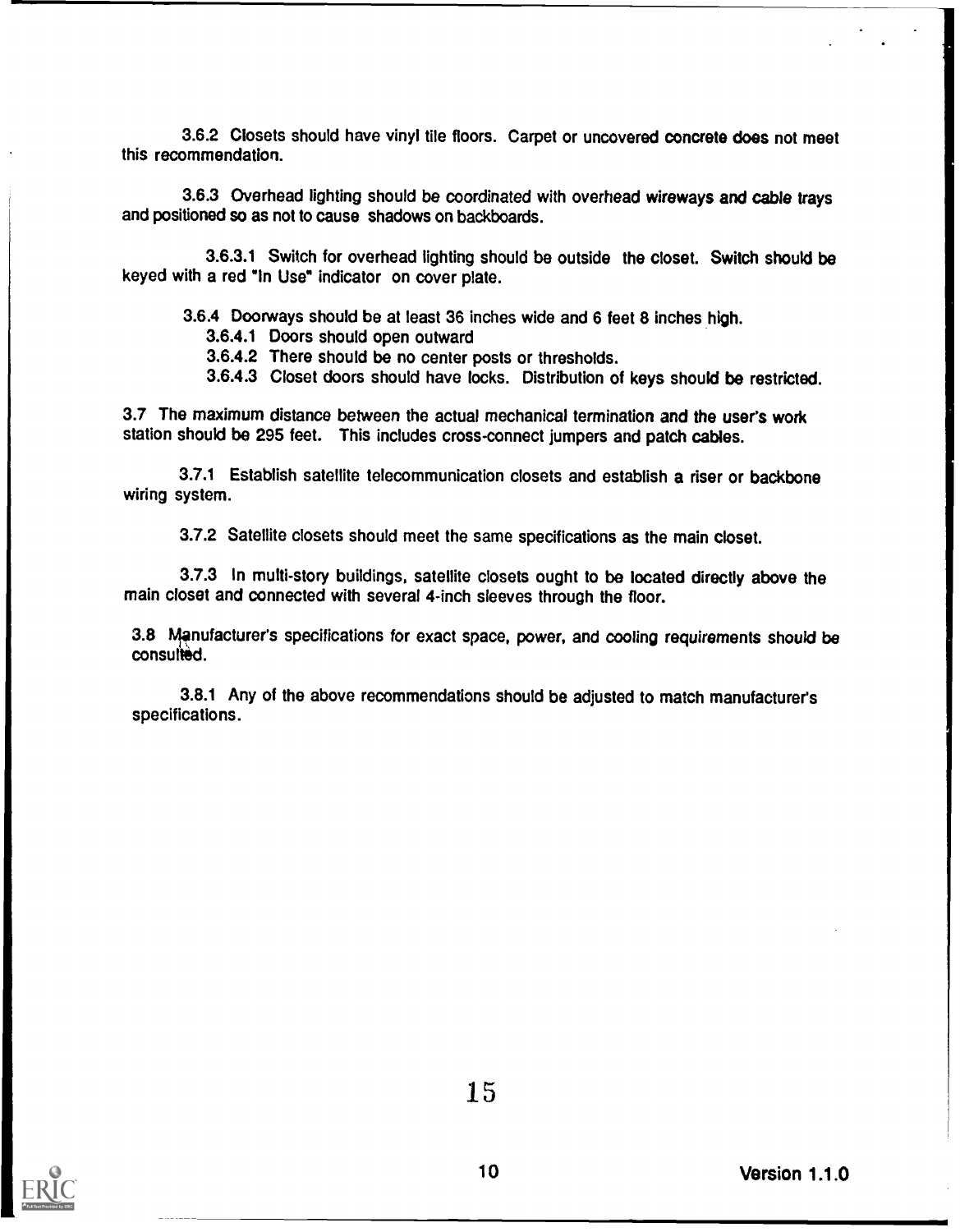### 4.0 CROSS CONNECT REQUIREMENTS

4.1 For cross connect of unshielded voice cabling (associated with electronic PBX), 3 feet of linear wall space should be provided for every 50,000 square feet of building space.

4.1.1 One or more fire treated, painted 3/4-inch plywood backboards should be secured to the walls.

4.1.2 A 120 VAC, 20 amp, electrical outlet should be provided within three feet of cross connect blocks.

4.1.3 Sufficient floor space in front of cross connect block area should be provided to locate equipment rack containing PBX equipment.

4.1.4 During early stages of building design, the telephone company building wiring specialist should be consulted.

4.2 For cross connect of unshielded data cabling, EIA Standard 19-inch racks should be provided.

4.2.1 One rack for each 100 drops. (Single riser or horizontal cable)

4.2.2 Allow for one additional rack.

4.2.3 Anchor racks to floor.

4.2.4 Provide one 120 VAC, 20 amp circuit into each rack.

4.2.5 Cross connect, or punchdown, blocks should be configured for 19-rack mounting and may be prewired for RJ-11/RJ-45 patching.

4.3 For cross connect of shielded data cabling, a 72-inch EIA Standard 19-inch rack should be provided for Type 1 shielded cable distribution panels and token-ring interfaces. Ref.: IBM cabling system.

4.3.1 One rack for each 100 drops.

4.3.2 Allow for one additional rack

4.3.3 Anchor rack(s) to floor.

4.3.4 Provide two, 120 VAC, 15 amp, circuits into rack.

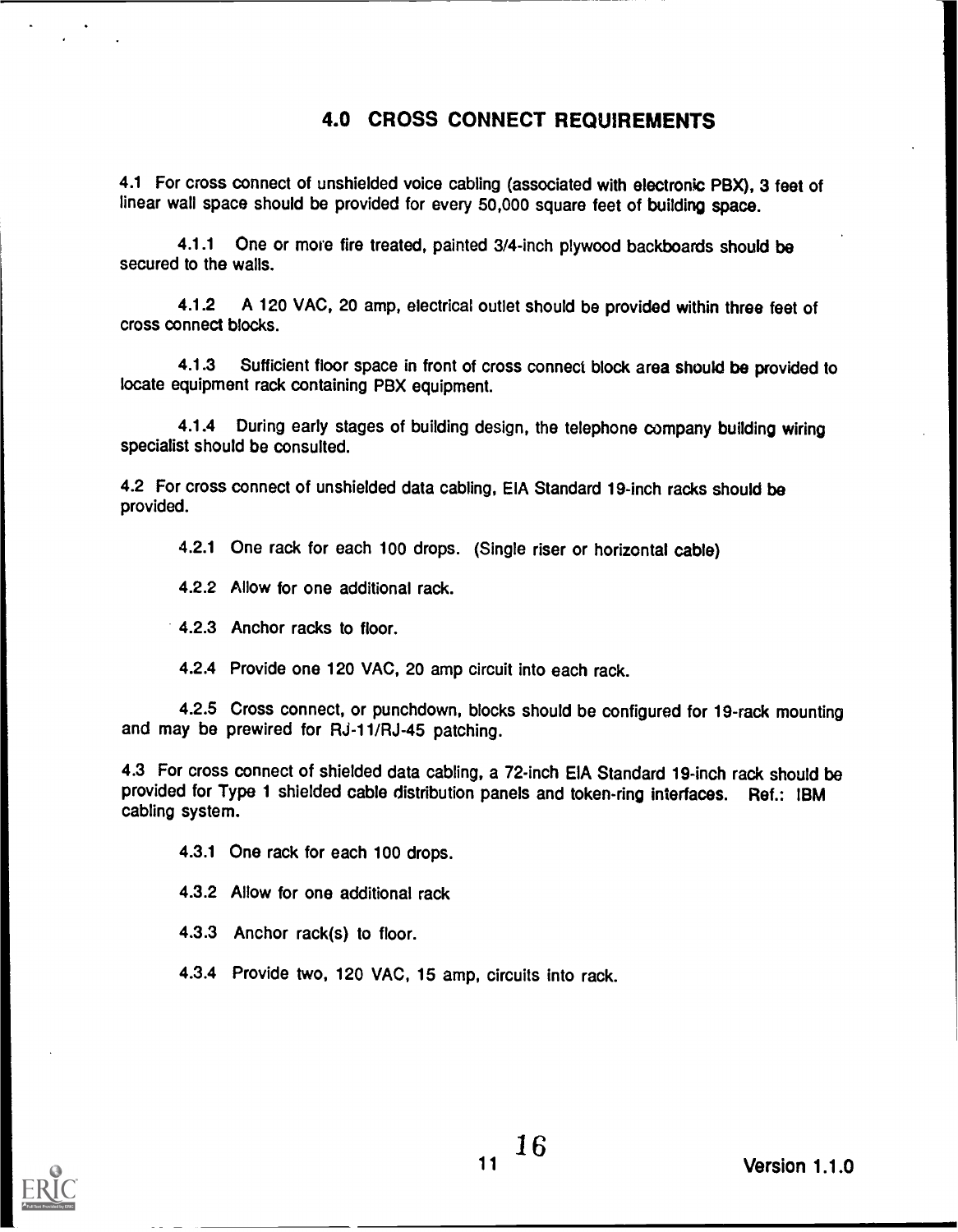4.4 Cross Connect Field Overview: Panels shall consist of multiple 17" x 20" backboards (183B) and/or multiple half-backboards (183A) which are 8  $1/2$ <sup>\*</sup> x 20<sup>\*</sup>. These will have mounted on them 66M1-50 type connecting blocks and with two-four pair cables at each outlet. This provides a 48 outlet capacity per backboard or 24 outlet capacity for a half-backboard. Patch cable type (using #110P connecting blocks) may be used at some locations and punch down type (using #110A or 66M1-50 connecting blocks) at other locations depending on need and expertise of personnel that can use patch cables. Access clearance for front and sides of backboard should be 3 feet. Each backboard should be color coded as follows (Also see Figure 5):

| <b>Application</b>    | Color  | <b>Size</b>       | Backboard #     |  |
|-----------------------|--------|-------------------|-----------------|--|
| <b>Stations</b>       | blue   | $81/2 \times 20$  | 183A1           |  |
| <b>Central Office</b> | green  | $81/2 \times 20$  | 183A2           |  |
| <b>PBX Trunks</b>     | purple | $81/2 \times 20$  | 183A4           |  |
| Data                  | vellow | $81/2 \times 20$  | <u> 183A5  </u> |  |
| <b>Stations</b>       | blue   | $17 \times 20$    | 183B1           |  |
| <b>Central Office</b> | green  | $17 \times 20$    | 183B2           |  |
| <b>Alarms</b>         | red    | 17 x 20           | 183B3           |  |
| <b>PBX Trunks</b>     | purple | $17 \times 20$    | 183B4           |  |
| <b>Data</b>           | vellow | 8 1/2 x 20        | <u> 183A5 </u>  |  |
| Spooler               | white  | $17 \times 6$ 1/2 | 187B1           |  |

4.5 Wireways or cable trays should be installed over the racks with turn downs into each rack.

4.6 Patch cables should be provided as needed for the above cross connects.

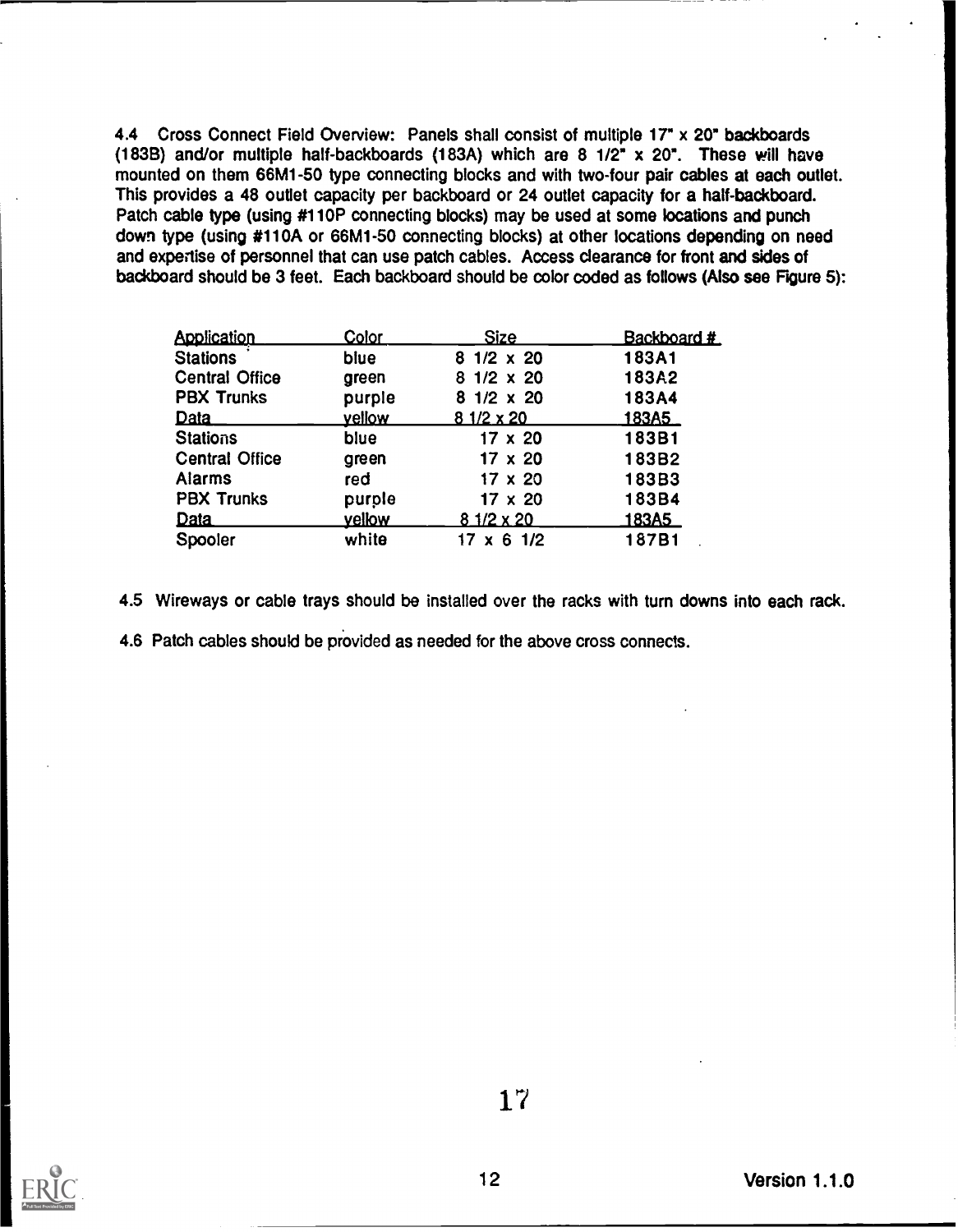### 5.0 LIGHTNING AND SURGE PROTECTION

### 5.1 National Electrical Code Adherence:

5.1.1 All telephone communications circuits should be installed in accordance with Article 800 of the National Electrical Code, NFPA 70, latest edition.

5.1.1.1 Exception: The "Protective Devices" requirements of paragraph 800-2 apply to all outside circuits of any length whether aerial or underground. All arrestors should be gas tube type, tested and listed per ANSVUL 497. They should be installed on each telephone circuit entering a building as close as practical to the point of entry.

### 5.2 Protectors:

5.2.1 All protectors should be grounded using AWG 12 (minimum) copper wire for single line or double line, AWG 10 for three through six lines, and AWG 6 for seven or more lines. This conductor should be connected to the building's Grounding Electrode System described by NEC 250-81 in accordance with NEC 800-31(b)5. The protector should be 189B1-gas type or equal.

### 5.3 Grounding:

5.3.1 Multi-line cable with separate shield should be grounded per "5.2" above, where it enters any building, but by separate conductor. The cable shield should be removed for a length of at least 12 inches on the equipment side of this ground connection, or non-shield cable. used from this point to the equipment.

5.3.2 The telecommunications equipment should be Single Point Grounded. The SPG consists of bonding together, at one point, the station equipment grounding connection, the green power wire, the inside cable shield (if any), and the station protector grounding conductors (if the protectors are co-located with the equipment). Where the protectors are not co-located with the equipment, a "couple bond conductor" of #10 AWG copper should be run from the SPG along the incoming cable to the station protector grounding terminal.

### 5.4 Surge Protectors:

5.4.1 The AC power circuit feeding the electronic station should be provided with a surge protector. No other equipment should be connected to this circuit.

### 5.5 Sneak Current Fuses:

5.5.1 Certain station equipment (usually with circuits of 100 Ohms or less impedance to ground) may require "Sneak Current Fuses" to prevent equipment failure, line hazard, and danger to personnel.

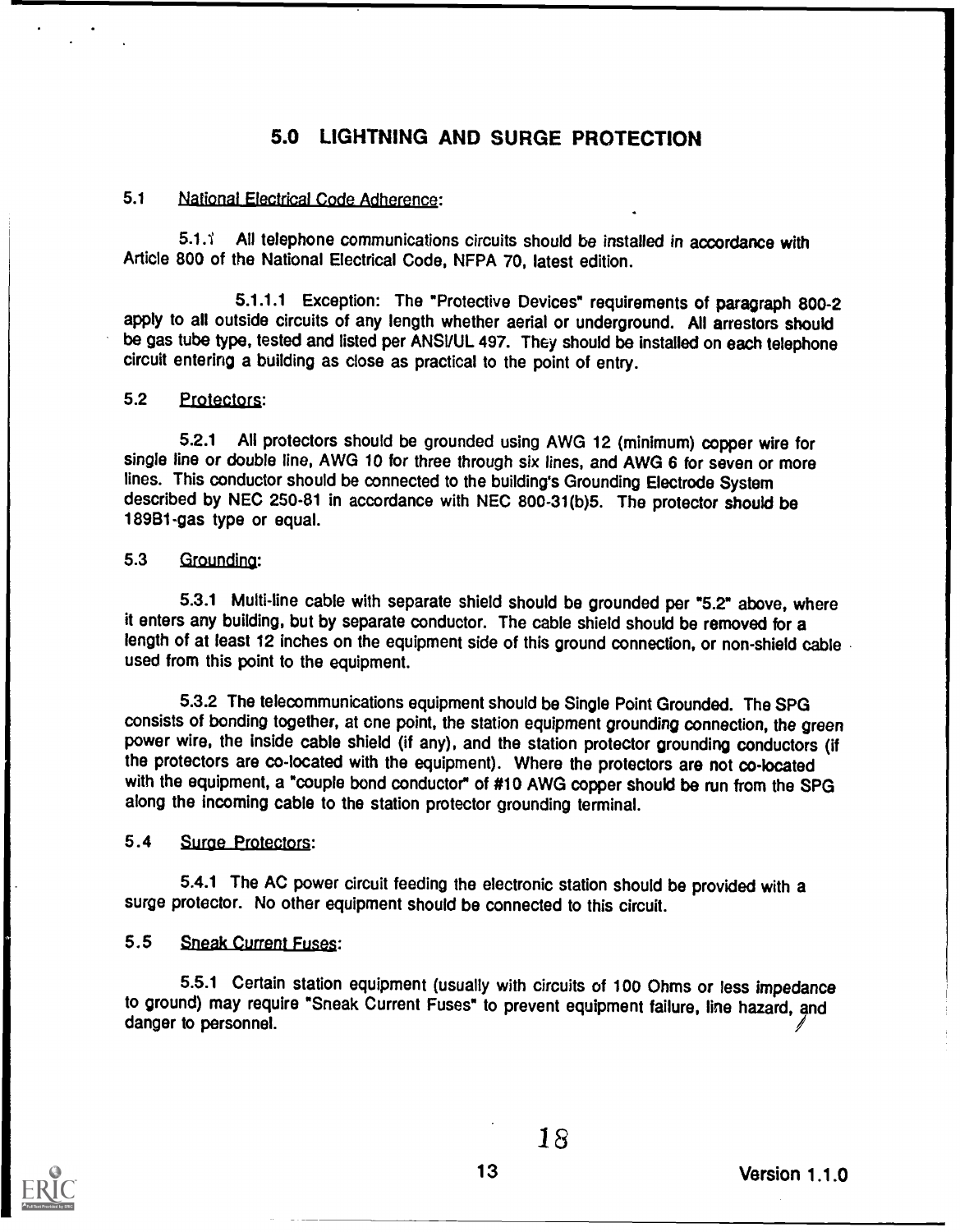### 6.0 RELEVANT REFERENCES

6.1 A Minimum Checklist for Mechanical and Electrical Plans is available through the Department of Public Instruction's School Planning Section.

6.1.1 This minimum checklist covers various electrical installation recommendations and requirements for service entrance feeders and equipment, grounding, panelboards, lighting, motor connections, exit and emergency lighting fixtures and illumination recommendations.

- 6.1.2 The purpose of this Checklist is to:
	- assist electrical and mechanical engineers by providing a compilation of the best methods for installing mechanical and electrical service in school facilities.
	- to avoid "reinventing the wheel."
- 6.1.3 The life cycle cost analysis approach is used in this document.

6.2 STO-1000 - State Telecommunications Office Guidelines, Revision 05.01 is available from State information Processing Services, 3700 Wake Forest Road, Raleigh, NC 27609.

6.2.1 These guidelines served as a reference for this document and include supplementary information on handicap considerations, elevator telephones, and budgetary guidelines for planning a telecommunication system.



Ī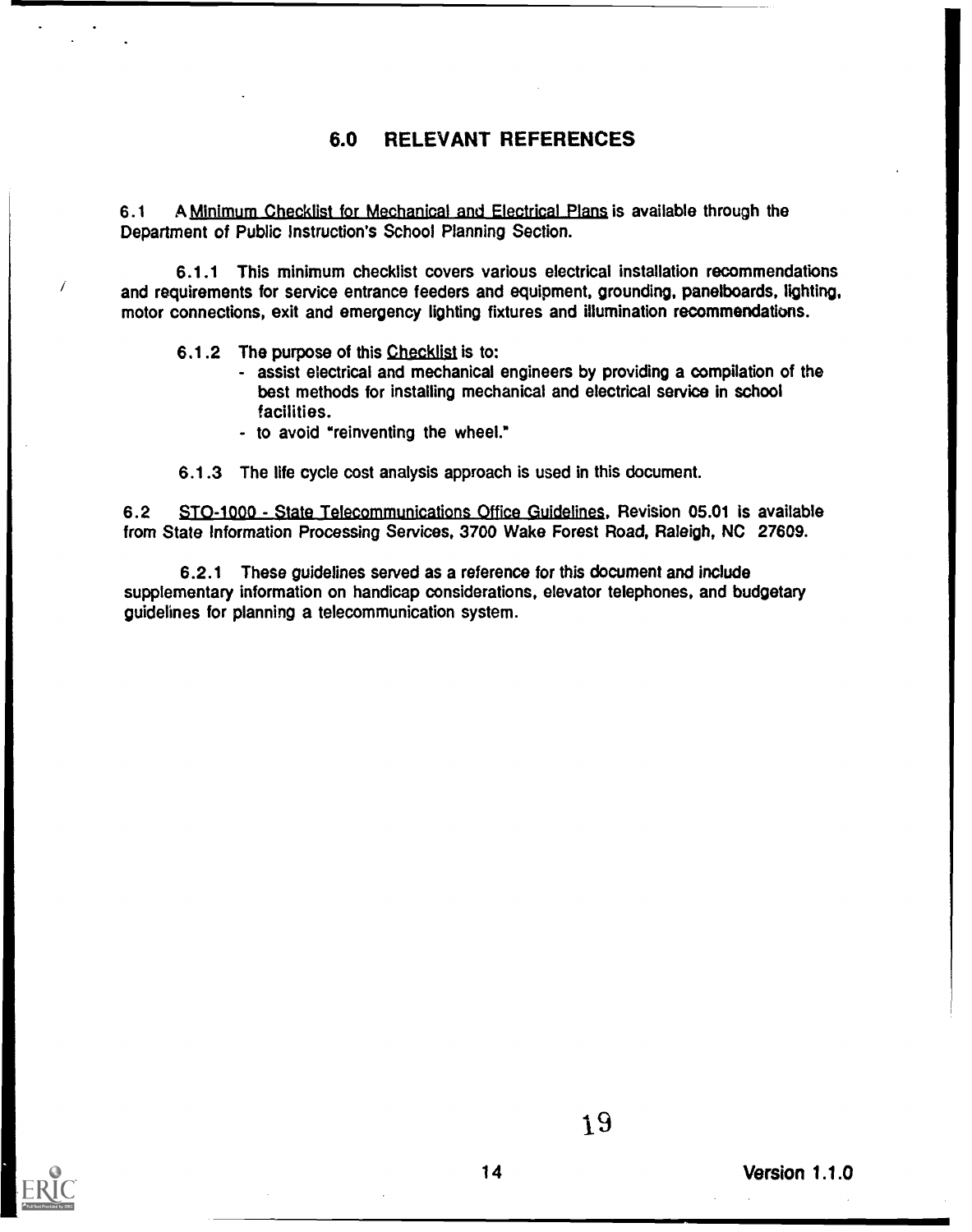### 7.0 PRIMER FOR PUBLIC SCHOOL ADMINISTRATORS ON UNIFORM WIRING SERVICE FOR TELECOMMUNICATIONS

7.1 A Primer for Public School Administrators on Uniform Wiring Service for Telecommunications is being developed, with anticipated release in fall 1991.

- 7.2 The purpose of this primer will be to:
	- provide background information/general considerations to use in conjunction with Guidelines to Provide Uniform Wiring Service for Telecommunications for North Carolina Public Schools
	- provide examples of telecommunications applications in the classroom and administrative settings.

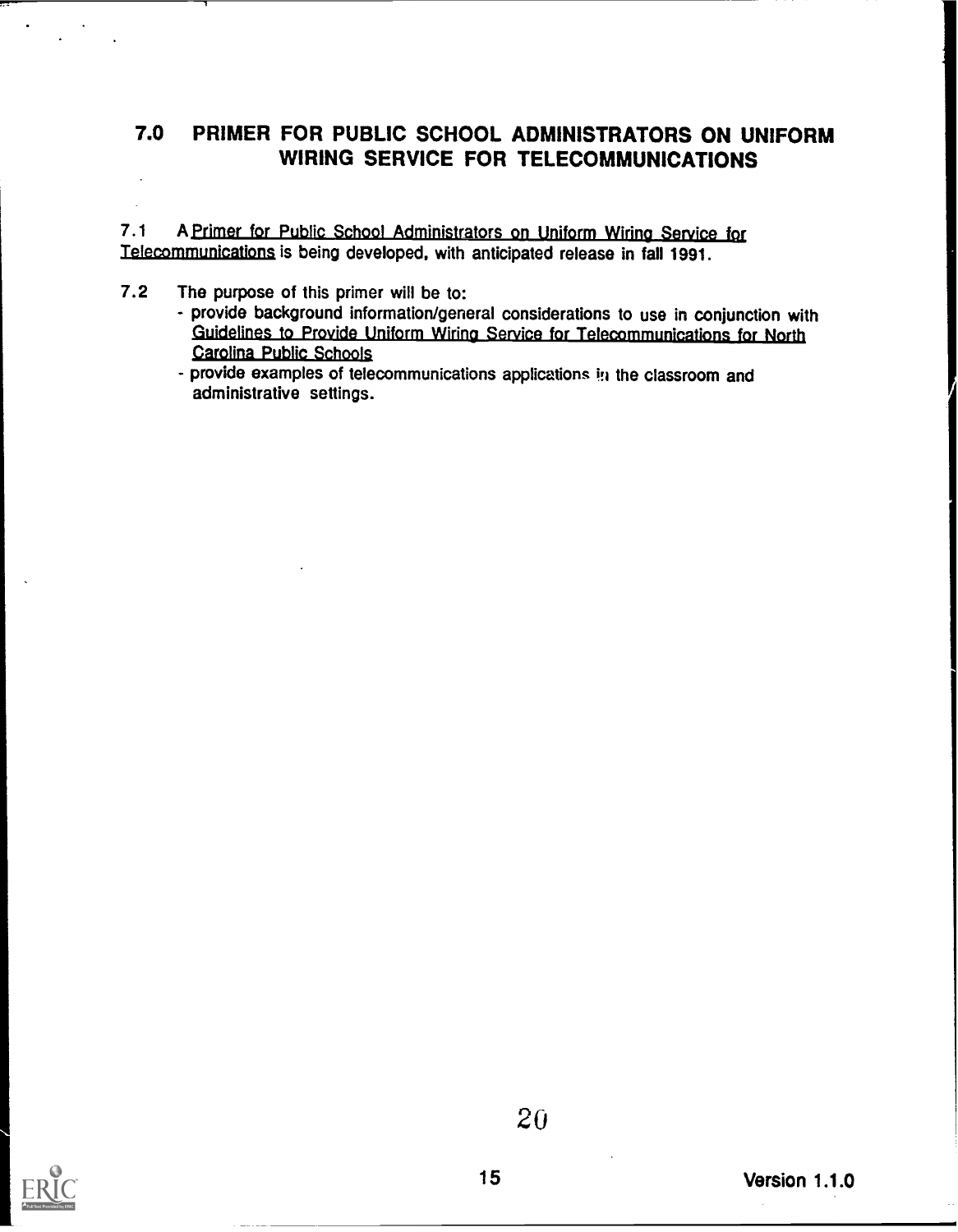### PART II

### 8.0 VOICE COMMUNICATION SYSTEM (Optional)

### 8.1 System Description:

8.1.1 A fully operating, integrated communications network based upon a private branch exchange system that uses digital switching and stored program control to carry out all communications functions. As options, these communications functions may include sound, clock program, and intercom. The features offered by this system should be implemented and controlled by software programs that can be changed and expanded as customer needs evolve.

8.1.2 The system should complete its own maintenance check using built-in, selfdiagnostic routines. These routines should be programmed to run every 24 hours at a time specified by the customer.

8.1.3 The classroom/media center interface should be a global switching, dual-tone, electronic network consisting of multiple amplified intercom channels, DTMF telephones, classroom/media center and staff speakers and/or telephones, NMOS microprocessor and memory, solid state logic and sensing, and should also provide two-wire balanced transmission with dial tone, ringing, and busy signal capabilities to all stations.

8.1.4 The system should lend itself to expansion by simple addition of modules for a total capacity of 500 stations.

8.1.5 The central switching system should have the capability of controlling all public and inter-school telecommunications. The unit should decode all dial functions, using normal dial tone phone.

8.1.5.1 The system should be connected to the public telephone trunk lines through FCC approved central office interface.

8.1.5.2 Public telephone calls should be received by the system and routed to the designated attendant console and/or to the designated telephone.

8.1.5.3 The central switch should provide for automatic switching of the talk path to a telephone mode, during the course of a call, should the telephone associated with the speaker in use be lifted from its cradle.

8.1.5.4 The switch should provide for two-way telephonic communication from any classroom or staff phone to any office administrative phone.

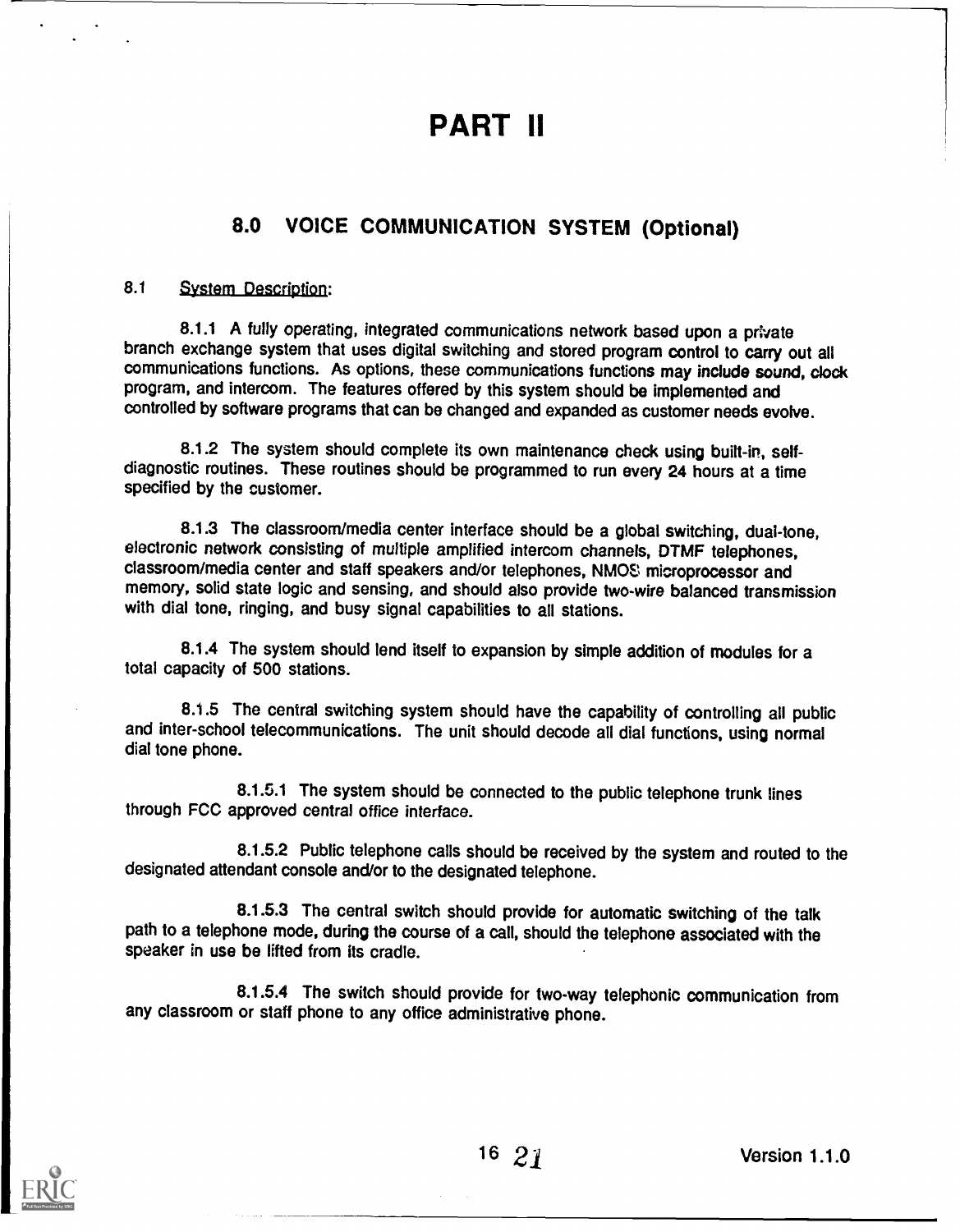8.1.5.5 The switch should provide for two-way telephonic communication between any two phones in the system or any combination of phones in the system.

8.1.6 Classroom extension numbers should all be programmable and assignable with any number from 001 to 999. Any extension should have the capability of being reassigned at any time, and it should not be dependent on wiring or circuit numbers.

8.1.7 If selected as an option, the user programmable master clock can be incorporated into this system, provide for four separate schedules and four separate zones, and interface with all secondary clocks, analog or digital.

8.1.8 An uninterruptable power supply should be included to provide for a full operating communications network as specified for a minimum of 20 minutes under full load.

8.2 Administrative phones:

8.2.1 The digital PBX programmable data telecom network should provide the following features, functions, and provisions for:

- \* recalling unanswered calls back to operator's console
- \* call forwarding all calls to any predetermined location inside the school
- call forwarding all calls to any predetermined location outside the school
- one button seizure of calls directed to an unattended station.
- \* transferring calls to a determined extension number by pressing a transfer key and dialing the extension number.
- \* conferencing up to five calls together
- placing a call on hold
- making calls directly and receiving a reply from any classroom by touch tone dialing the room's architectural number
- connecting private lines to individual phones.

8.2.2 Provisions should be made for any phone location to interface with a data terminal. This interface device should be capable of connecting to an industry standard RS-232 connection. The transmission speed-through switch should allow for up to 19.2 baud. The data transmission should be simultaneous with voice transmission.

8.2.3 Facilities for month/day/time display on built-in, alphanumeric, 2-line by 40 character LCD should be available. This display should provide for presentation of ISDN network features.

8.2.4 Facilities for a user to relocate his own phone to a compatible type location without ou...; ide intervention from the equipment supplier should be available.



22.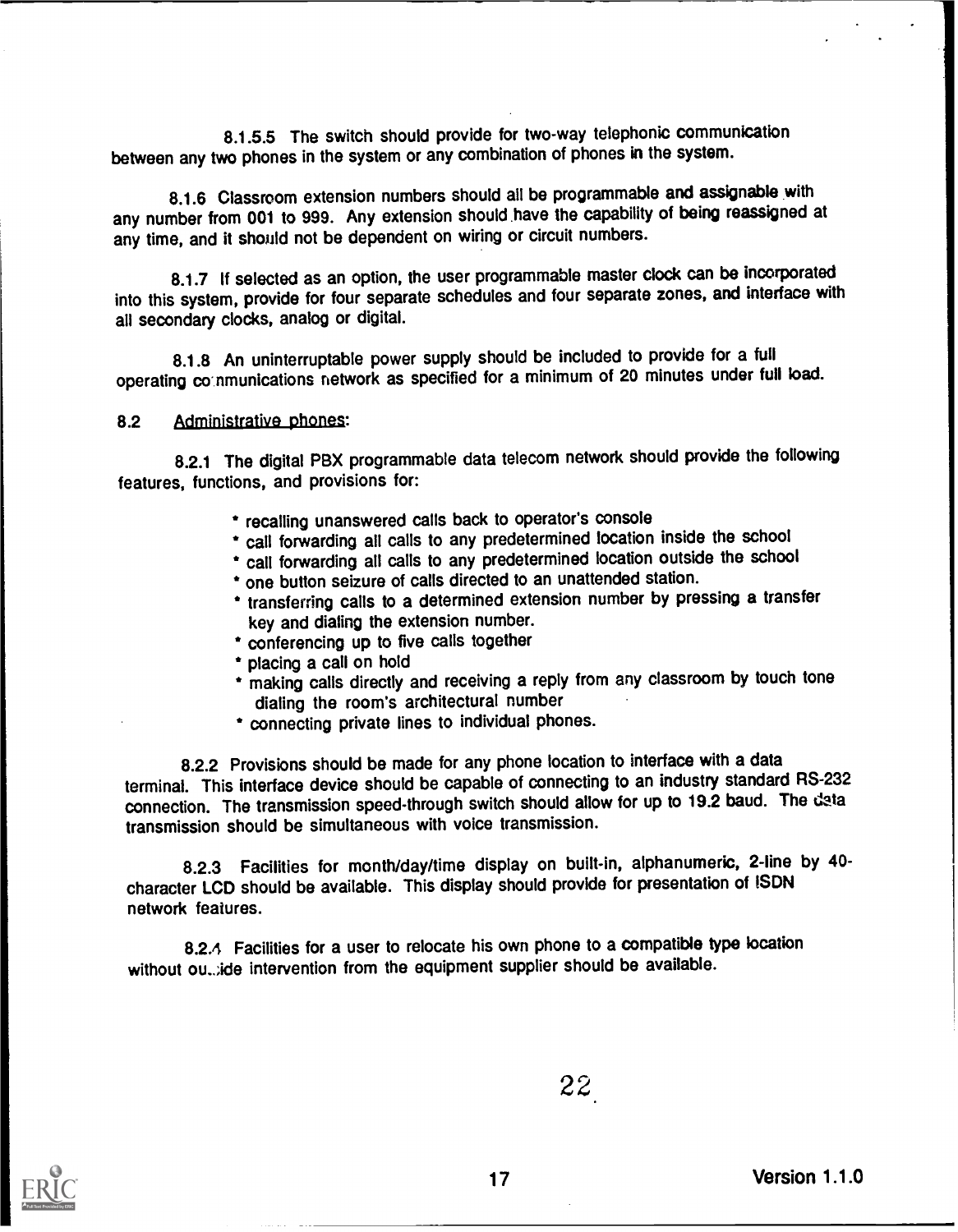### 8.3 Main Console Phone:

8.31 The digital PBX programmable data telecom network should provide the following features, functions, and provisions for:

- \* Recalling unanswered calls back to the operator's console.
- \* one-button seizure of calls directed to an unattended station.
- \* call forwarding all calls to any predetermined location inside the school.
- \* automatically sending incoming calls to an alternate phone if they remain unanswered by the operator for a predetermined amount of time.
- \* making calls directly and receiving a reply from any classroom by touch tone dialing the room's architectural number.

8.3.2 Facilities should include a 4-line by 40-character LCD which indicates essential information required for processing calls and personalized call answering. The alphanumeric display should provide for immediate viewing of all source and destination information.

8.3.3 Facilities should include automatic notification to a user engaged in a call that a second call has been sent to that station. User should be able to answer second call without disconnecting first call.

8.3.4 Facilities for loop keys and incoming call indicator keys should allow the attendant to handle calls in sequence or to prioritize answering for specific trunk groups.

8.3.5 Facilities should include notifying the console operator of a minor system malfunction, as well as notifying the operator of a major system malfunction or that an emergency transfer has taken place.

8.3.6 Facilities should include for attendant control of access to designated trunk groups.

8.3.7 Facilities should include a microprocessor to provide directory and messaging functions and dial-by-name features.

### 8.4 Classroom/Media Center Telephone Handsets:

8.4.1 Should be a standard, off-the-shelf, hard wired, tone dialing wall mounted instrument.

8.4.2 Facilities for direct dialing two-way private telephone communications between all locations within the school should be available.

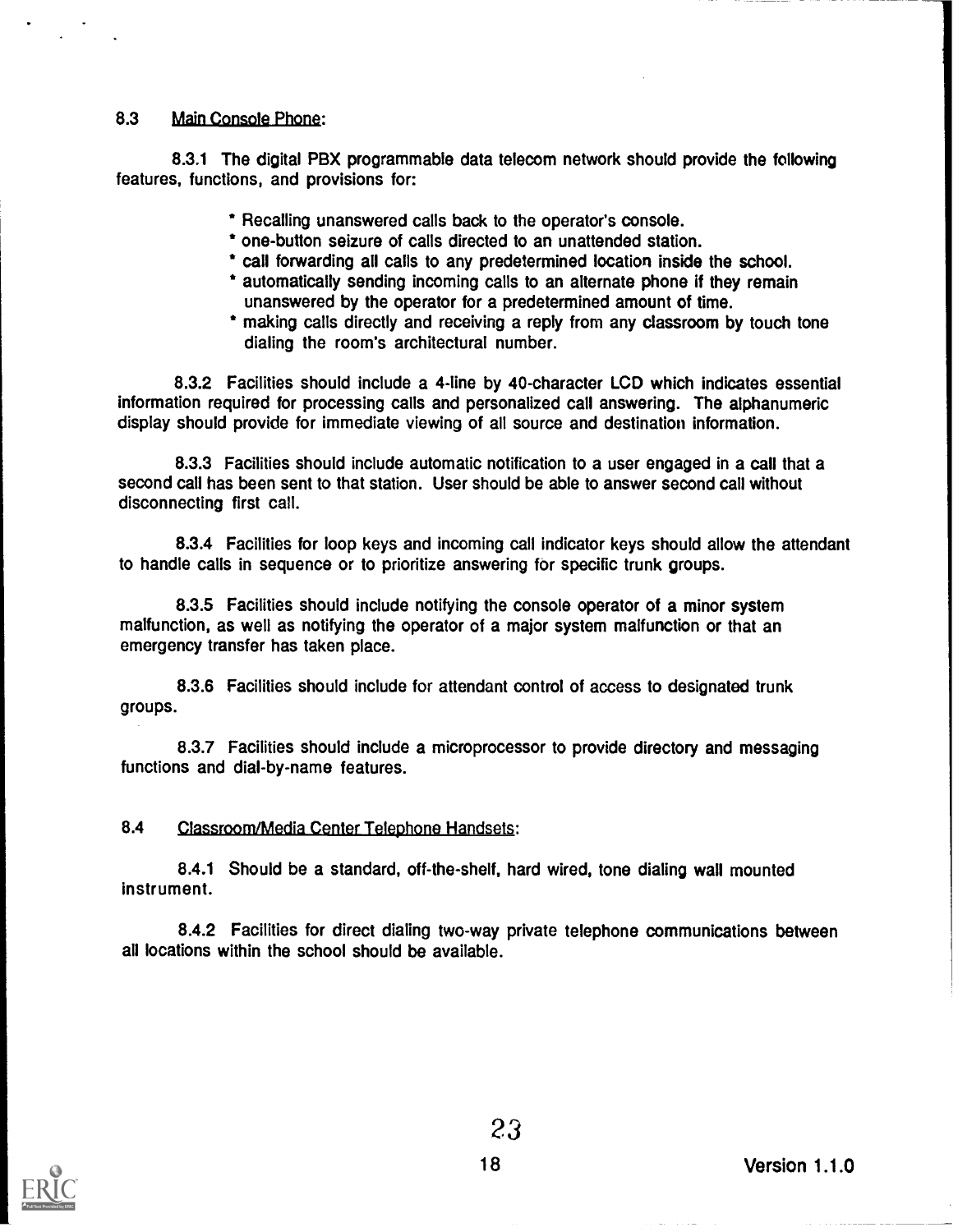### 8.5 Central PABX:

8.5.1 The central PABX should be capable of serving the handset functions listed above and also have the following capabilities:

- centralized attendant answering
- \* restricting use of the phone system on a per phone, per trunk basis
- \* store diagnostic results, traffic statistics, software error, and other system messages
- \* transfer to a dedicated alternate source of power in the event there is a commercial power failure
- charging incoming or outgoing calls to a specific account code
- \* connecting T1 carrier lines directly
- connecting two-wire DTMF trunks
- connecting two-wire pulse trunks
- \* connect two wire ring down
- \* connecting four wire digital
- automatic route selection of outgoing calls
- \* sixteen internal links for 16 unrestricted simultaneous telephone communications

### 8.6 Undesirable features:

- 8.6.1 The use of a press-to-talk or talk-listen switch.
- 8.6.2 Systems without automatic queuing
- 8.6.3 Systems with pulse dialing
- 8.6.4 Architecture that cannot be user programmed

### 8.7 Testing:

8.7.1 Tests to all systems should be performed under the direct supervision of manufacturers' representatives of accredited agencies for all specified equipment and services.

8.7.2 Minimum acceptable signals, levels, audible qualities should be determined to be acceptable in the Owner's representative and Engineer's opinion.

8.7.3 All specified test reports should be submitted to the Owner.

8.8 Training:

8.8.1 Personnel, as designated by the Owner, should be trained in full operation of all system functions and features.

8.8.2 All training should be conducted by the supplying agency on site with hands-on training on an operational system.



24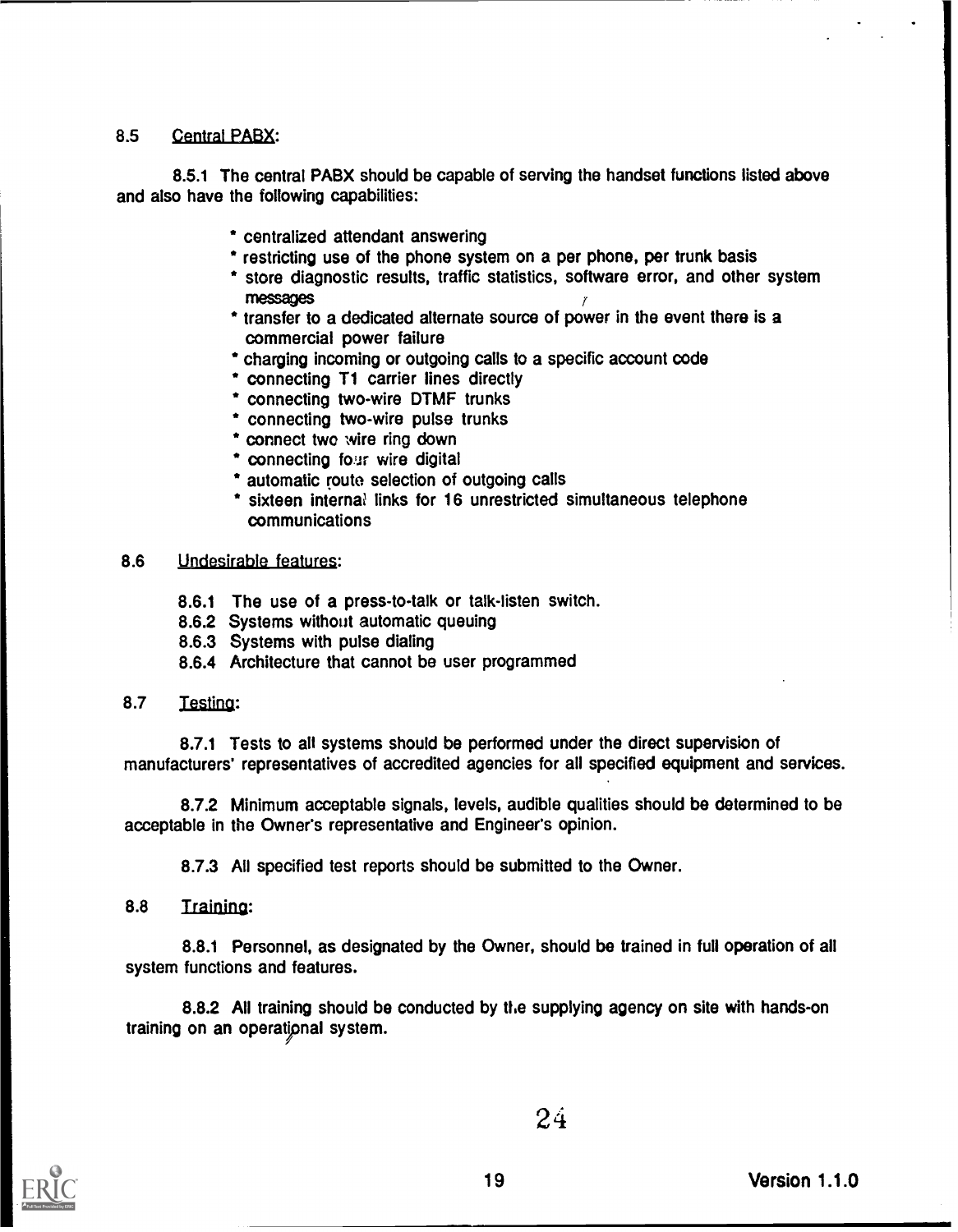### 9.0 ANALOG - RF - TELEVISION (Optional)

### 9.1 Overall System Performance Requirements:

9.1.1 4 dBmV minimum output at all taps, including test points, for each channel.

9.1.2 15 dBmV maximum output at all taps, including test points, for each channel.

9.1.3 20 dB minimum isolation between taps.

9.1.4 Overall SIN ratio of 40 dB for a 6-MHz bandwidth.

9.1.5 Flatness or response: 3 dB maximum peak to valley across any one 6-MHz bandwidth and 5 dB maximum peak to valley across the system bandwidth.

9.1.6 Variations in ambient temperatures of -20 to +60 degrees C. should not cause more than  $\pm$  1dB change in outlet voltage.

9.1.7 The system should provide reception quality at each outlet equal to or better than received with individual antennas in the particular area.

9.1.8 The system as designed and installed should provide for the distribution of RF signals over a 12 to 300 MHz bandwidth.

9.1.9 The system as designed should provide for return channel capability over a 12 to 50 MHz bandwidth from any tap in the system.

9.1.10 See Figures 6-8:

- "Recommended RF Television Headend Design"

- "Typical RF Distribution System"

- "Add-ons for Local Origination"

### 9.2 Antenna: Terrestrial

9.2.1 Hard drawn aluminum alloy construction.

9.2.2 Mounted approximately 30-feet above ground

9.2.3 Clear of natural and man-made obstructions.

9.2.4 Spaced to prevent "inter-antenna" interference

9.2.5 UHF  $\equiv$  Z-Matched, 75-ohm, 10 element, single channel

- Gain: 210.5 dB
- Front to Back Ratio: 217.2 dB
- Ref.: Blonder-Tongue BTY-10-U
- Ref.: Cate! PR-450U
- 9.2.5.1 Mounted 4 to 8 feet above roof line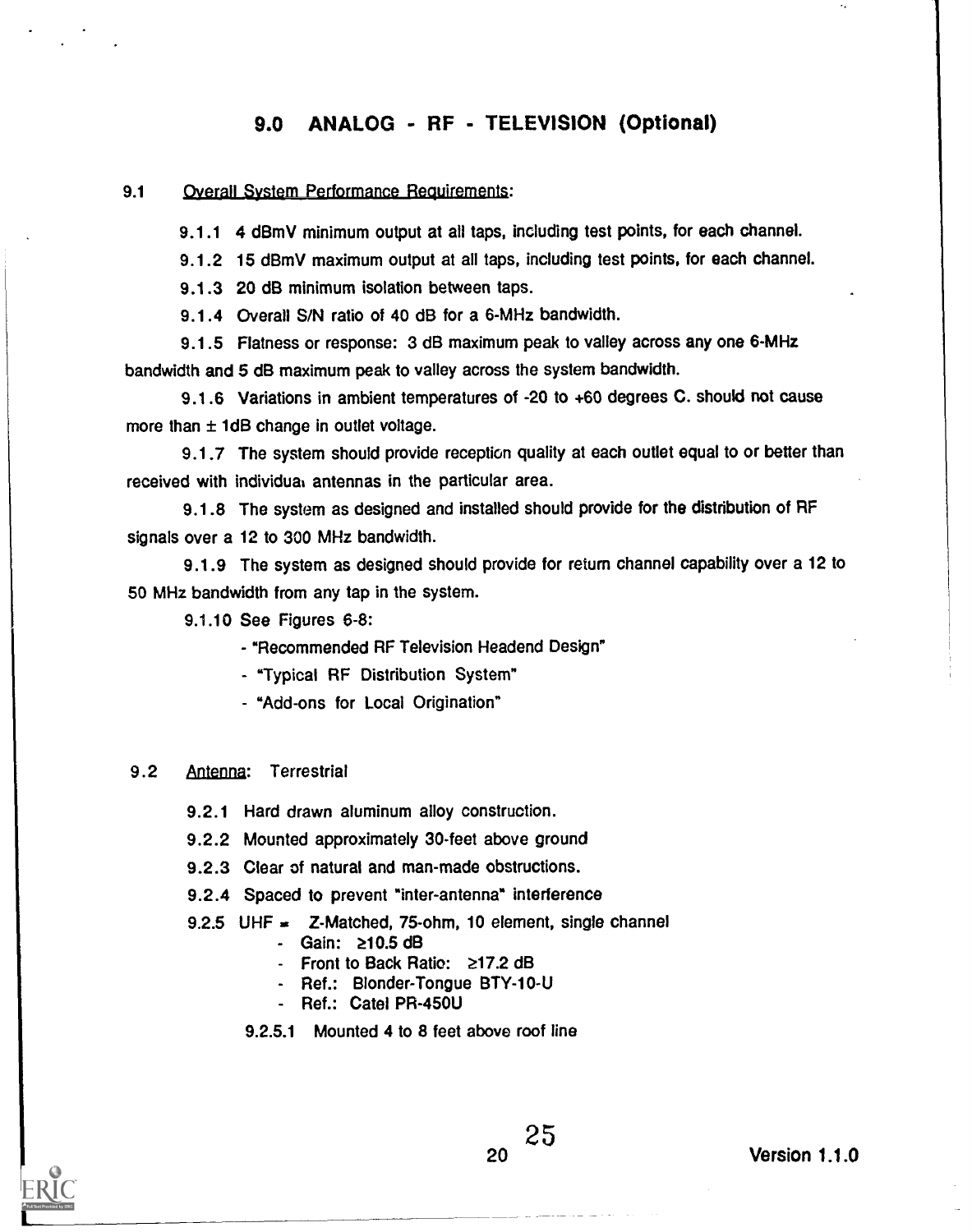- 9.2.6 VHF-LO = Z-Matched, 75-ohm, 5 element, single channel Gain: >9 dB
	- Front to Back Ratio:  $\geq 20$  dB
	- Ref.: Blonder-Tongue BTY-5-Series
	- 9.2.6.1 Mounted 6 to 10 feet above roof line
- 9.2.7 VHF-HI = Z-Matched, 75-ohm, 10 element, single channel
	- Gain: z11 dB
	- Front to Back Ratio:  $\geq 21$  dB
	- Ref.: Blonder-Tongue BTY-10-Series
	- 9.2.7.1 Mounted 6 to 10 feet above roof line

### 9.3 Pre-Amps:

- 9.3.1 75-ohm, input & output
- 9.3.2 Heavy-duty die-cast aluminum construction
- 9.3.3 Mount on the antenna support structure
	- 9.3.3.1 Mount within reach from a standable surface
- 9.3.4 UHF:
	- 9.3.4.1 Noise Figure: <3.5 dB
	- 9.3.4.2 Gain: >20 dB
	- 9.3.4.3 Ref.: Blonder-Tongue CMA-Uc
- 9.3.5 VHF:
	- 9.3.5.1 Single channel
	- 9.3.5.2 Noise Figure: <3.0 dB
	- 9.3.5.3 Gain: >25 dB
	- 9.3.5.4 Ref.: Blonder-Tongue CMA-b
- 9.4 Channel Processors: Frequency Agile
	- 9.4.1 Input frequency range: 54 MHz to 300 MHz; 470 MHz to 890 MHz
	- 9.4.2 Single channel, phase lock and crystal control 7.4.2.1 Meets F.C.C. Docket 21006 frequency stability requirements
	- 9.4.3 Carrier to Out-of-Band noise ratio: >77dB
	- 9.4.4 Adjacent channel rejection: >60dB
	- 9.4.5 IF dual SAW filtering
	- 9.4.6 RF power output level: >60dBmV
	- 9.4.7 In and out channels selectable by front panel DIP switches.
	- 9.4.8 Ref.: Olson Technology LCP-500-H

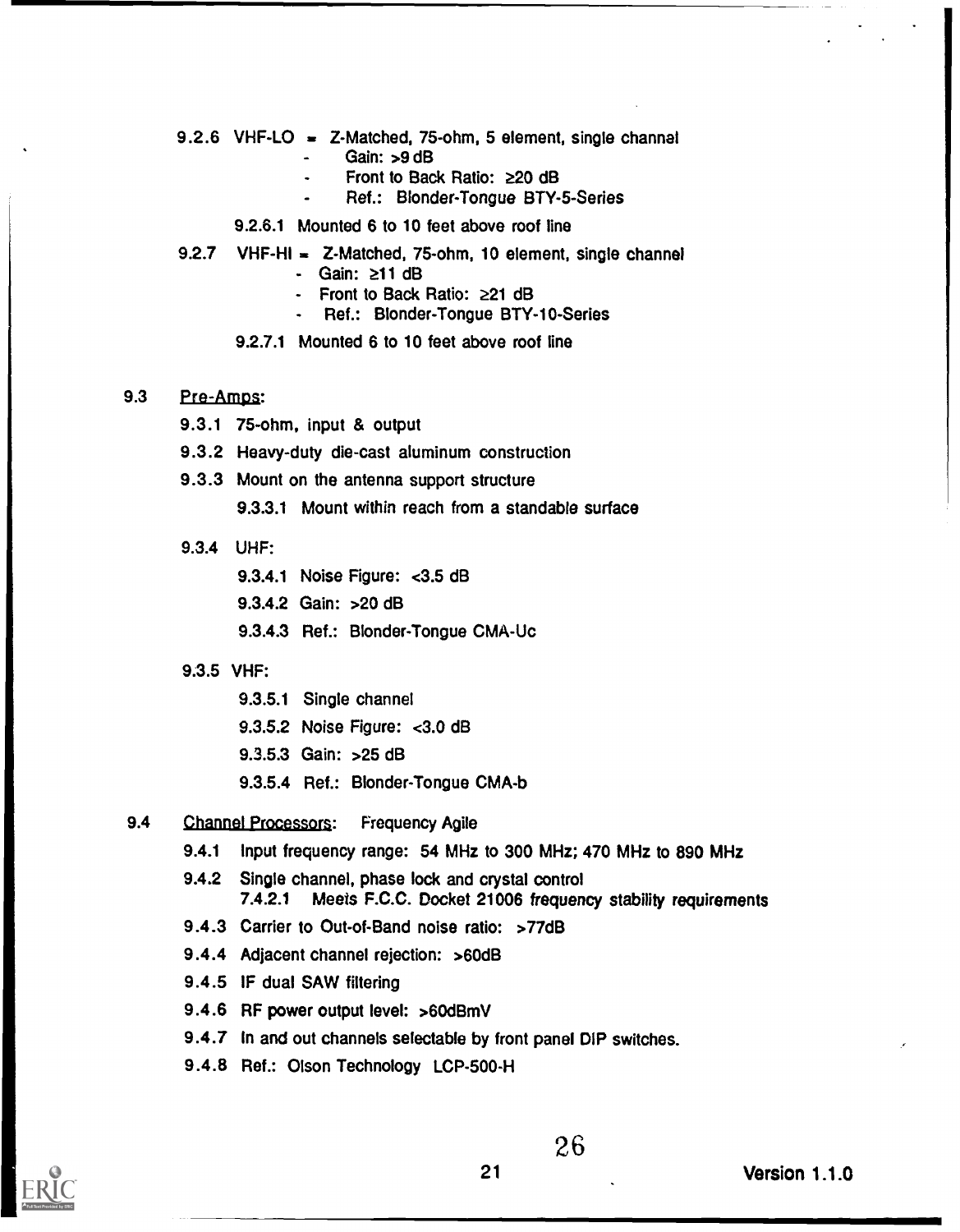- 9.5 Modulators: Single Channel, Frequency Agile
	- 9.5.1 Output frequency range: 54 MHz to 444 MHz<br>7.5.1.1 selectable by front panel DIP switch selectable by front panel DIP switches.
	- 9.5.2 Carrier to Out-of-Band noise ratio: >77dB
	- 9.5.3 Spurious output ratio: >60dB
	- 9.5.4 IF SAW filtering
	- 9.5.5 IF Single loop: Visual carrier +35dMmV @ 45.75 MHz
	- 9.5.6 RF power output level: >60dBmV
	- 9.5.7 Ref.: Olson Technology LCM-500-H
- 9.6 Combining Network: Amplified, Headend
	- 9.6.1 Frequency Range: 50-300 MHz
	- 9.6.2 Mix 8 BB channels to 1 BB output
	- 9.6.3 Amplified output level: 57dBmV
	- 9.6.4 Cross Modulation: -46 dB
	- 9.6.5 Isolation between ports: > 25 dB
	- 9.6.6 Terminate all unused ports
	- 9.6.7 Ref.: Blonder-Tongue OCA-8

### 9.7 Test Points:

- 9.7.1 Directional coupler fed
- 9.7.2 Double isolate if necessary
- 9.7.3 One on each antenna downlead
- 9.7.4 Two on combined headend output
- 9.7.5 Signal level between +3dBmV and +15dBmV.
- 9.7.6 Accessible from outside headend cabinet

### 9.8 Distribution System:

- 9.8.1 Line-drop configuration (Loop-thru is unacceptable)
- 9.8.2 Directional coupler tapoffs
	- Bandwidth: 5-500 MHz
	- Tap to Output isolation: > 25 dB
	- -80 dB radiation shielding
	- Ref.: Blonder-Tongue CRT Series
- 9.8.3 Splitters/Combiners
	- Bandwidth: 5-500 MHz
	- Isolation: >27dB
	- -80 dB Radiation Shielding
	- Ref.: Blonder-Tongue CRS Series

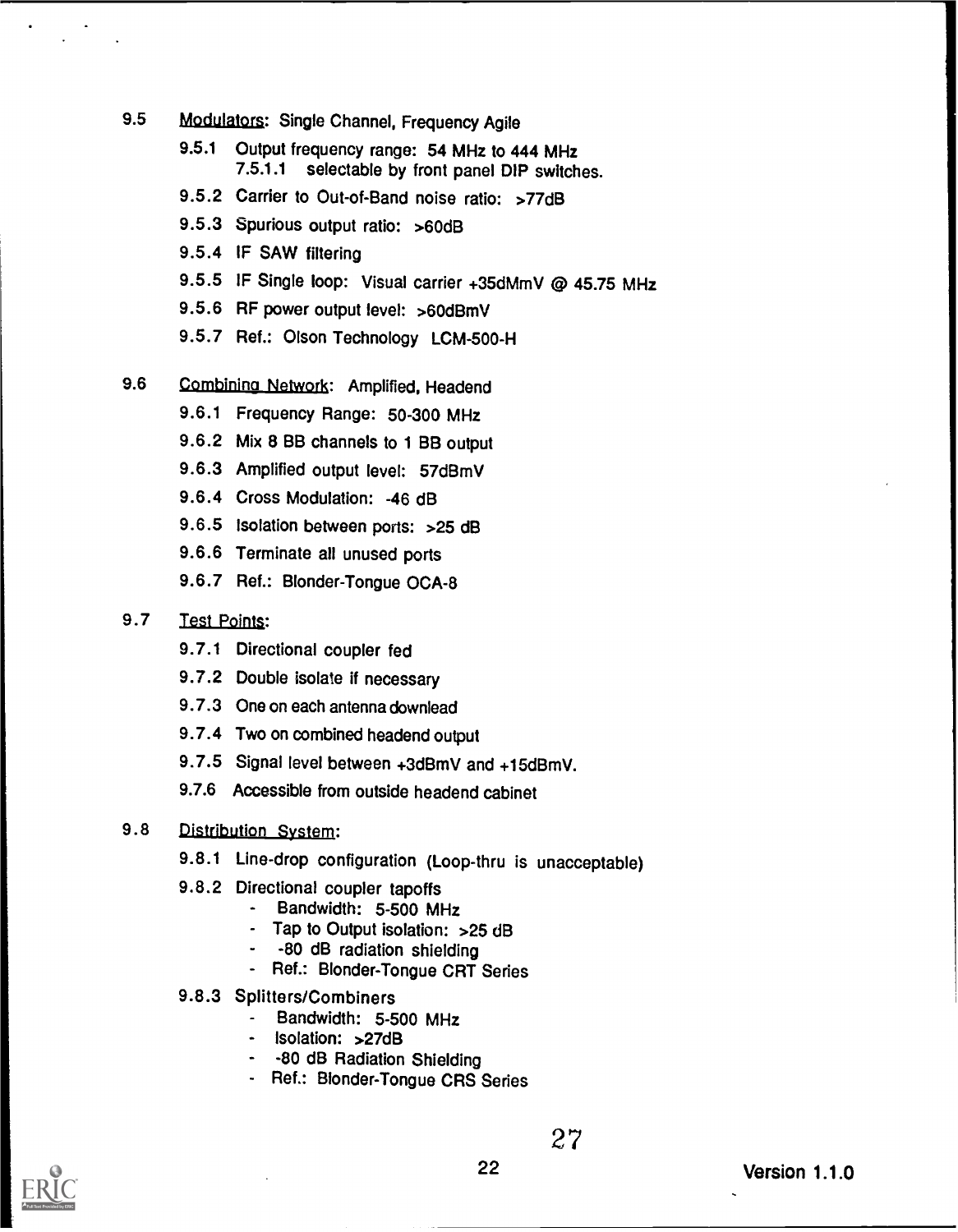- 9.8.4 All cable runs should be splice free.
- 9.8.5 Feeder lines terminated with manufactured fittings
- 9.8.6 Walltaps:
	- Type F or G/F connectors at all taps.
	- Feedthru connectors on steel frames
	- Ref.: Blonder-Tongue V1-GF-FT
- 9.8.7 Trunk lines and Feed lines:
	- No excess cable in runs
	- may use RG-6 coax
	- may use .500 hardshell in plenums
	- Select couplers and splitters to match hardshell

### 9.9 "Pigtails":

- 9.9.1 Constructed from RG-6 or RG-59
	- RG-6 should match system cable
	- RG-59 should have equal or better specs
- 9.9.2 One end should be fitted with an "F" connector
- 9.9.3 One end should be fitted with a quick disconnect connector
	- Ref.: General Instrument SF-56 or SF-59
- 9.10 Headend Cabinet:
	- 9.10.1 Standard EIA 19-inch rack panel design, 24-in. deep, 72- to 77-in. high.
	- 9.10.2 Steel, ventilated, lockable
	- 9.10.3 4 flat shelves, 8-inches apart mounted in lower half of cabinet
	- 9.10.4 2 power strips, each on dedicated, 15-amp circuit.
		- 9.10.4.1 Should have surge protectors on each circuit.
- 9.11 Classroom TV Wall Box:

See: 2.4.3 and 2.5.2

9.12 NOTE: For interactive, instructional television, there should be a telephone line jack available in the classroom near the TV Wall Box.

(See 8.0 VOICE COMMUNICATION SYSTEM)



...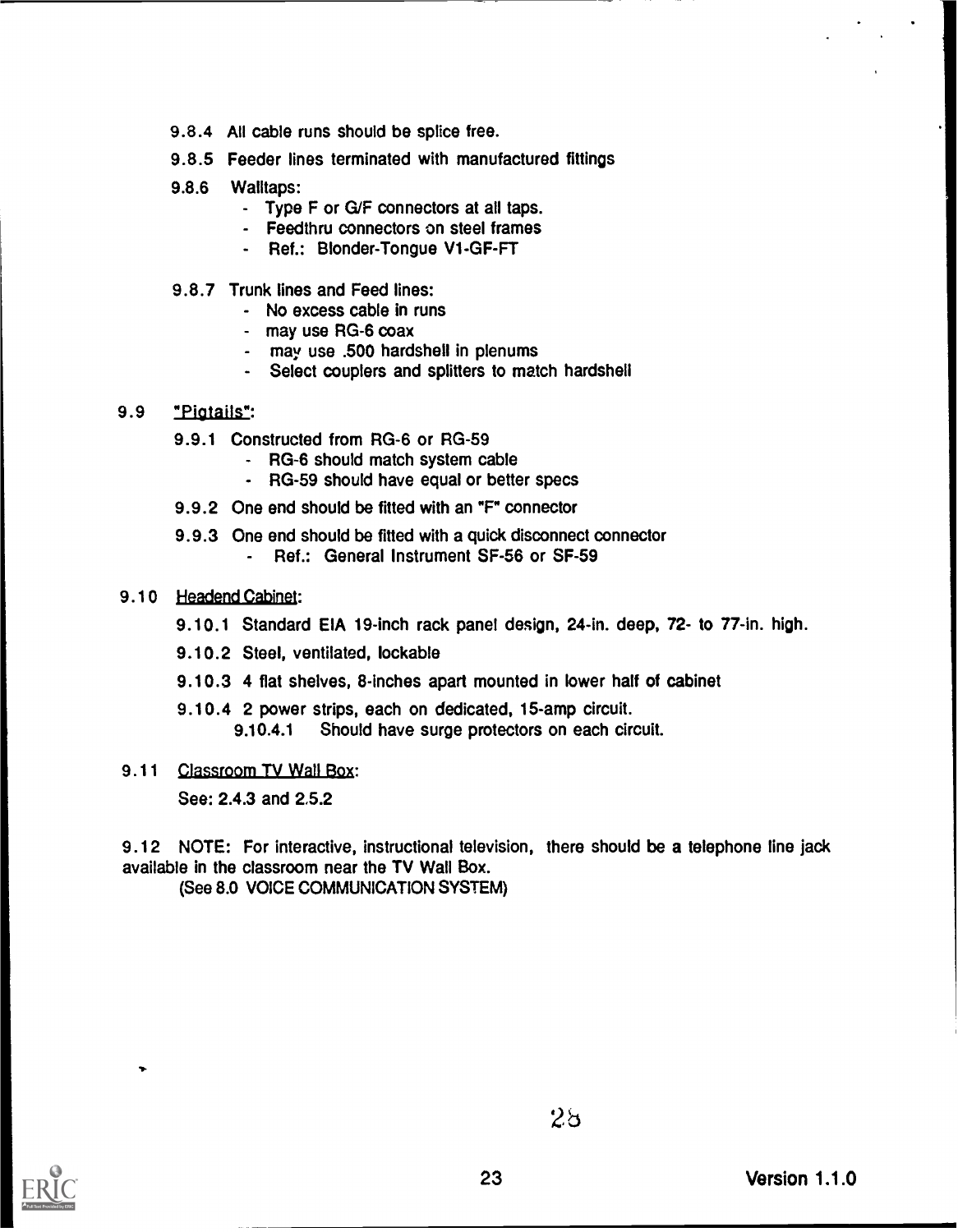### 10.0 SATELLITE DELIVERED TELEVISION (Optional)

- 10.1 Antenna: Satellite
	- 10.1.1 Ku-band only reflector should be  $\geq$  2.4 Meters.
		- should be solid metal, aluminum or steel
		- gain should be  $\geq 49$  dBi
		- 3 dB beam width, 0.6 degrees
		- f/D ratio should be 0.3-0.45
		- 85 MPH wind survival
		- 10 inch snow load
		- 2 inch ice load
	- 10.1.2 C-band or combination reflector should be  $\geq$  3.4 meters.
		- should be solid metal; aluminum or steel
			- $-$  Gain should be  $\geq 40$  dBi
			- 3 dB beam width, 1.7 degrees
			- f/D ratio should be 0.3-0.45
			- 85 MPH wind survival
			- 10 inch snow load
			- 2 inch ice load
			- Ref.: Prodlin

10.1.3 Antenna assembly should be installed and mounted according to the manufacturer's specifications.

10.1.3.1 Horizon-to-Horizon motorized actuator polar mount

10.1.3.2 Actuator should be able to position antenna to receive Spacenet 2 at 69 degrees west and Aurora 1 at 143 degrees west.

10.1.3.3 Installation should be capable of surviving as a minimum 85 MPH

winds.

10.2 Feedhom(s) should be selected to match reflector ratios

10.2.1 Feedhorn should be mounted with at least a tripod.

- 10.3 LNB's should be L-band and match the characteristics of the receiver.
	- 10.3.1 LNB/feedhorn combination should be polarized on both Ku and C-bands
	- 10.3.2 C-band LNB should be  $\geq 70^\circ$
	- 10.3.3 Ku-band LNB should be  $\geq 170^{\circ}$
	- 10.3.4 Polarity isolation should be  $\geq$ 35 dB.
	- 10.3.5 There should he a separate transmission line for each LNB.
	- 10.3.6 Transmission line should be RG-6 TVRO or equivalent.

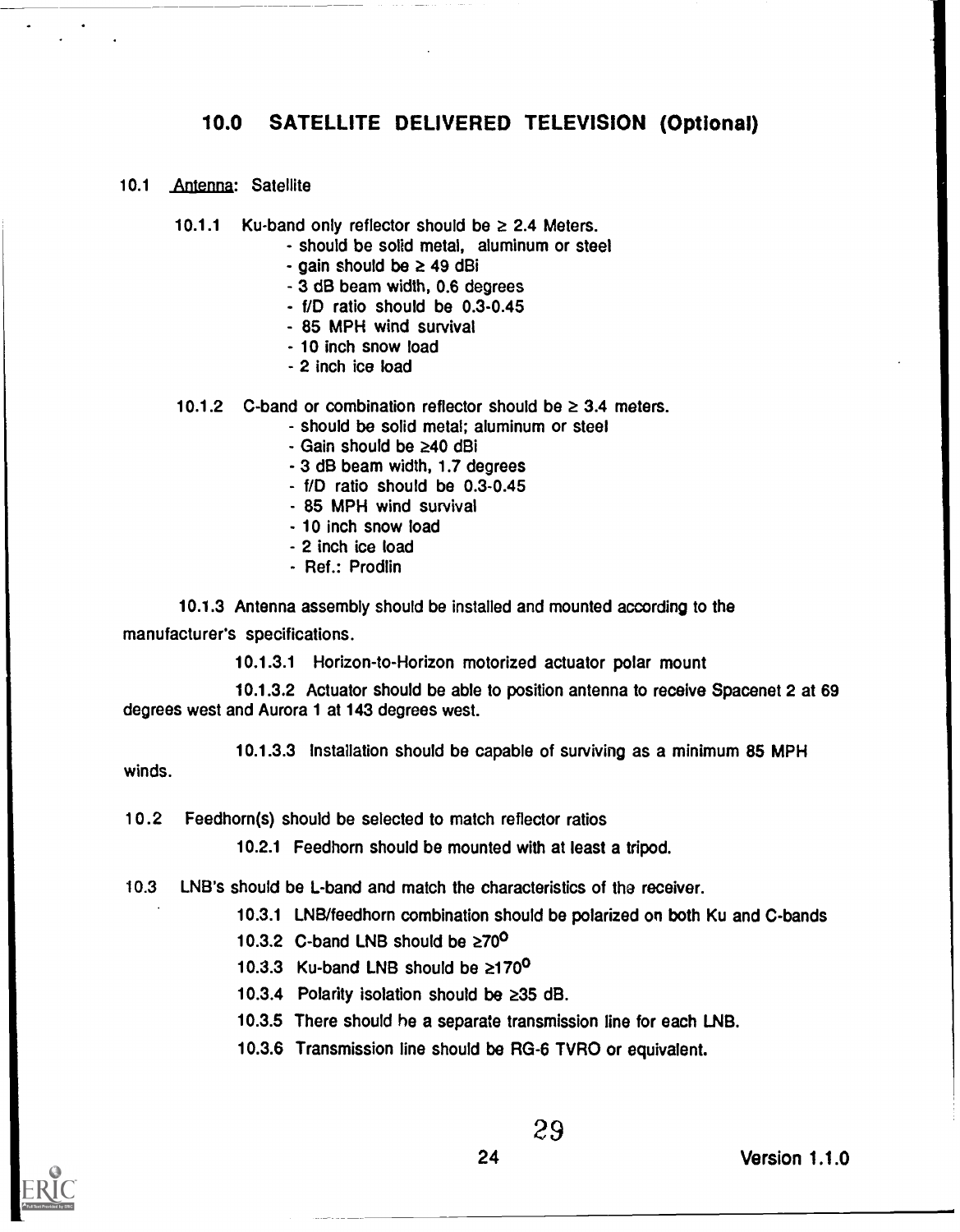### 10.4 Satellite Receiver:

10.4.1 Receiver should have a L-band input (950-1450 MHz)

10.4.2 Should be capable of tuning the standard 24 channel C-Band format plus the half transponder capability for Ku-Band.

10.4.3 Receiver should have two separately tunable audio channels capable of receiving both wide and narrow bandwidth subcarriers between 5.0 and 8.5 MHz.

10.4.4 The receiver may be compatible with "Videocipher" and "B-Mac" descramblers.

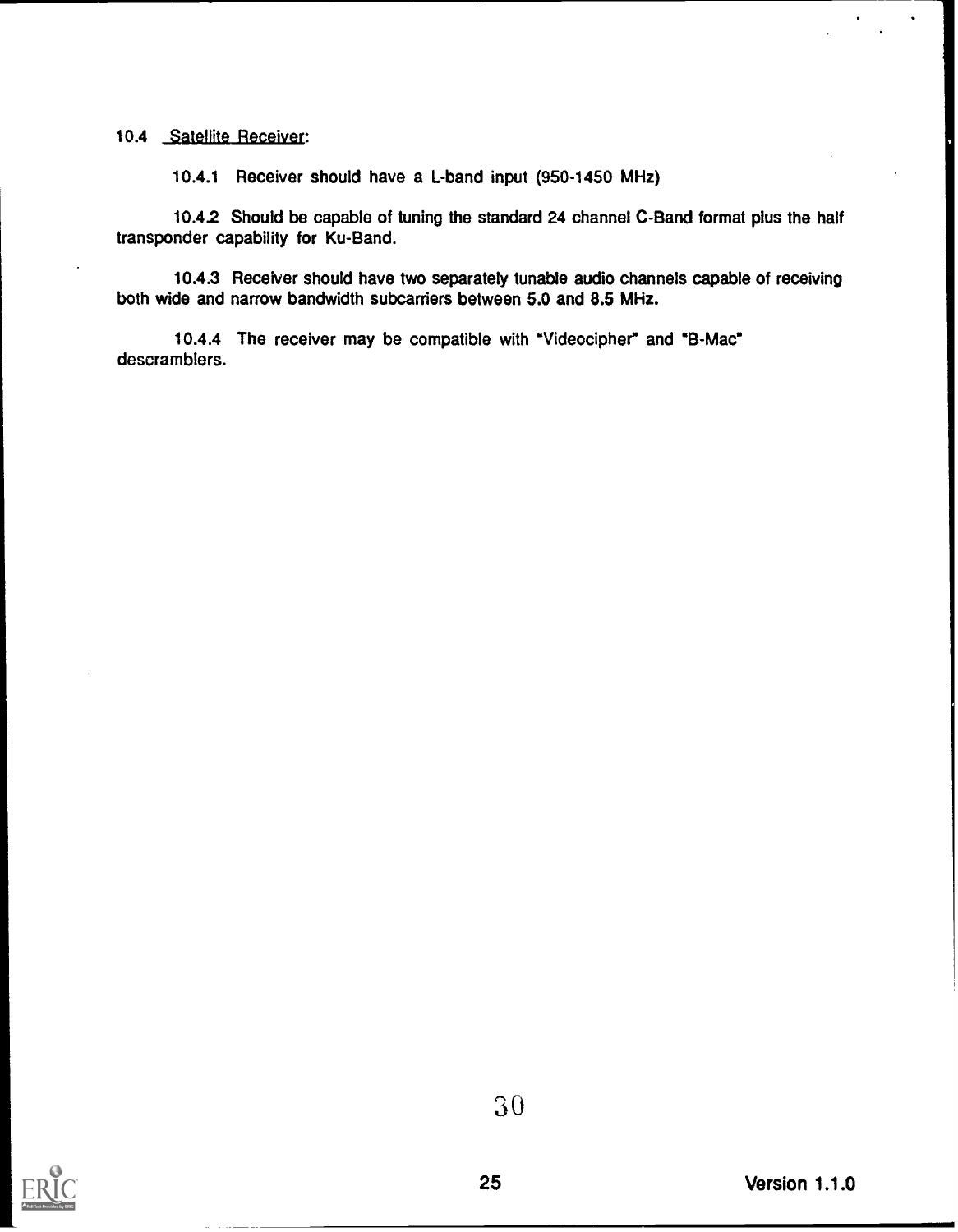### 11.0 TELEVISION SET MOUNTING BRACKETS (Optional)

 $\epsilon$ 

- 11.1 Can be ceiling or wall style for 25- to 27-inch set
- 11.2 Should be yoke bracket design with full bottom tray
- 11.3 Location
	- 11.3.1 Mount so bottom of set is 72-inches A.F.F.
	- 11.3.2 Mount on front classroom wall toward window wall
		- 11.3.2.1 If possible, back of TV set should face windows
- 11.4 Install according to the manufacturer's specifications
- 11.5 Ref.: The following mounts
	- Lucasey wall model DSCM2333
	- Bretford wall model TVM3
	- Bretford wall model TVM4
	- Peerless wall model 1470-173
	- Peerless wall model 1471-234
	- Bretford ceiling model TVM1  $\overline{a}$
	- Peerless ceiling model 1450-153  $\ddot{\phantom{a}}$
	- Peerless ceiling model 1451-234  $\ddot{\phantom{a}}$

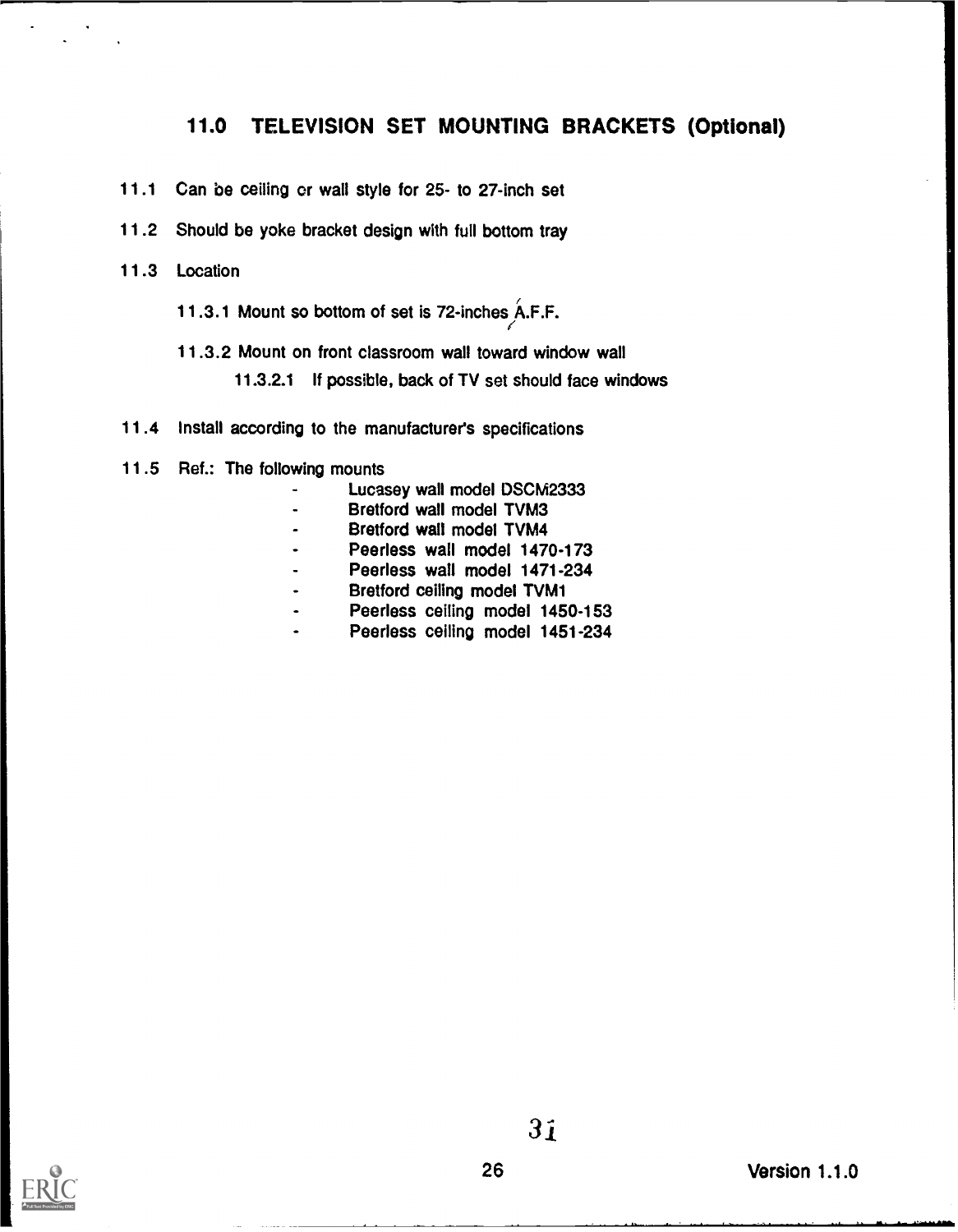

ER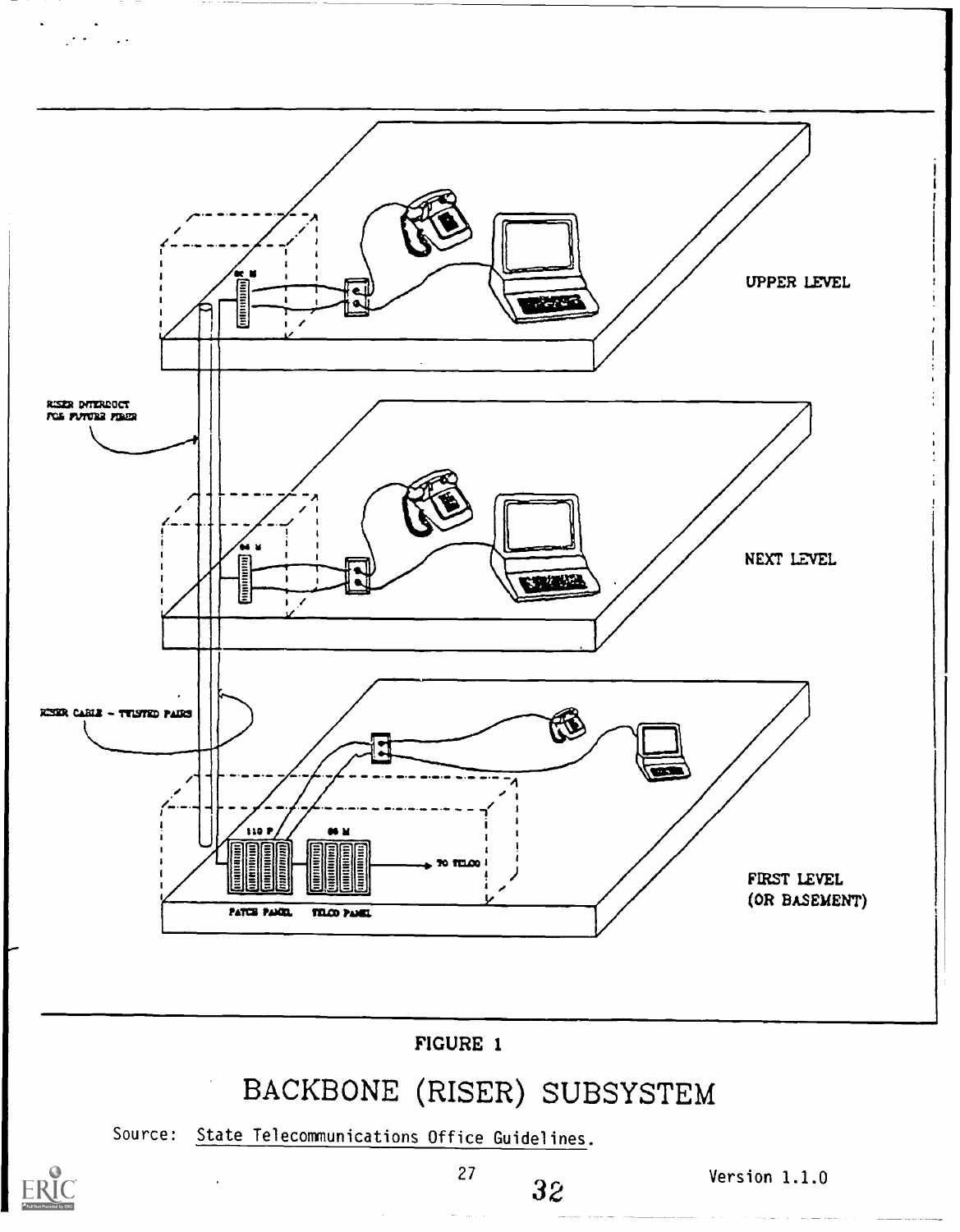

# FIGURE 2



33

28 Version 1.1.0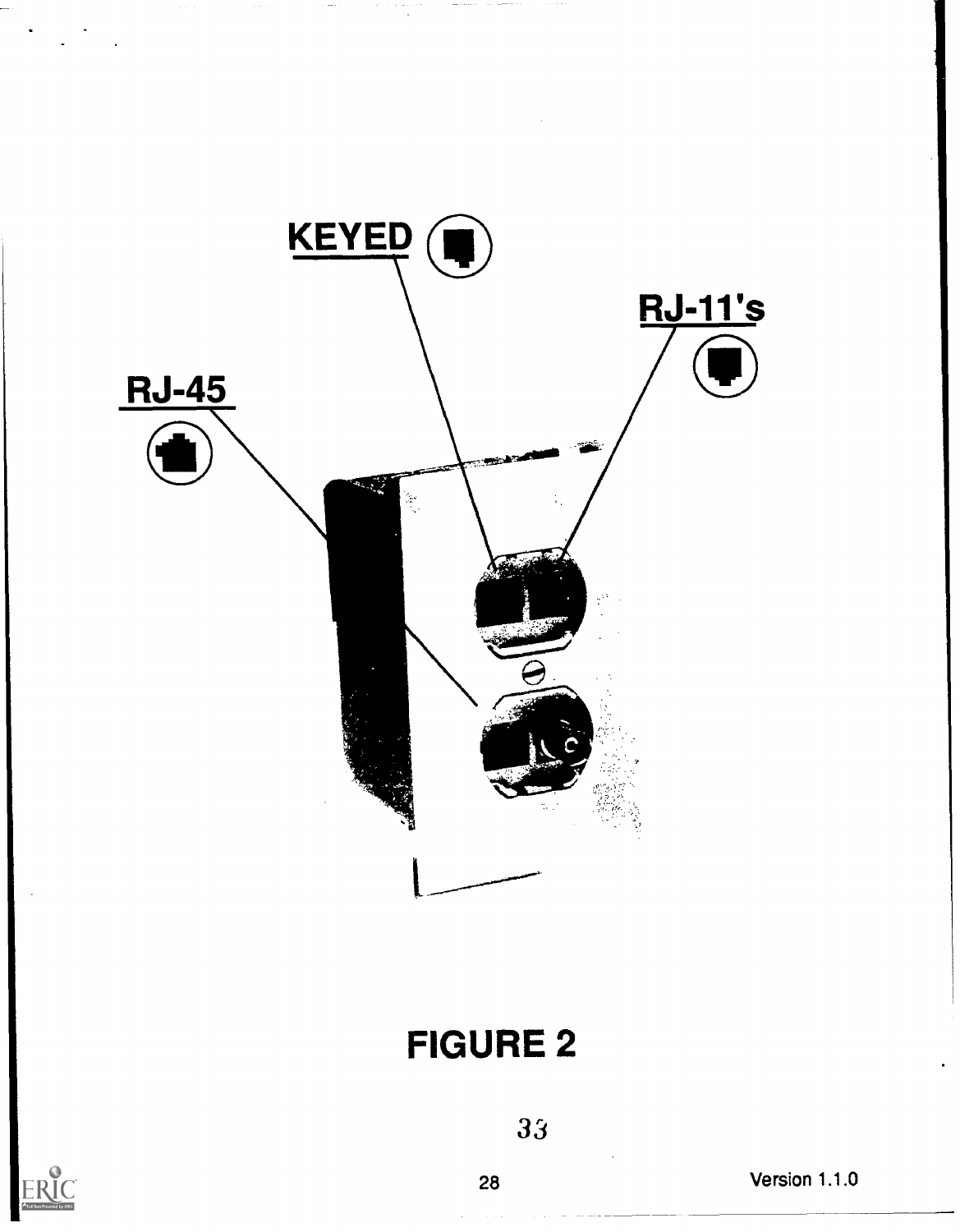

# FIGURE 3



29 Version 1.1.0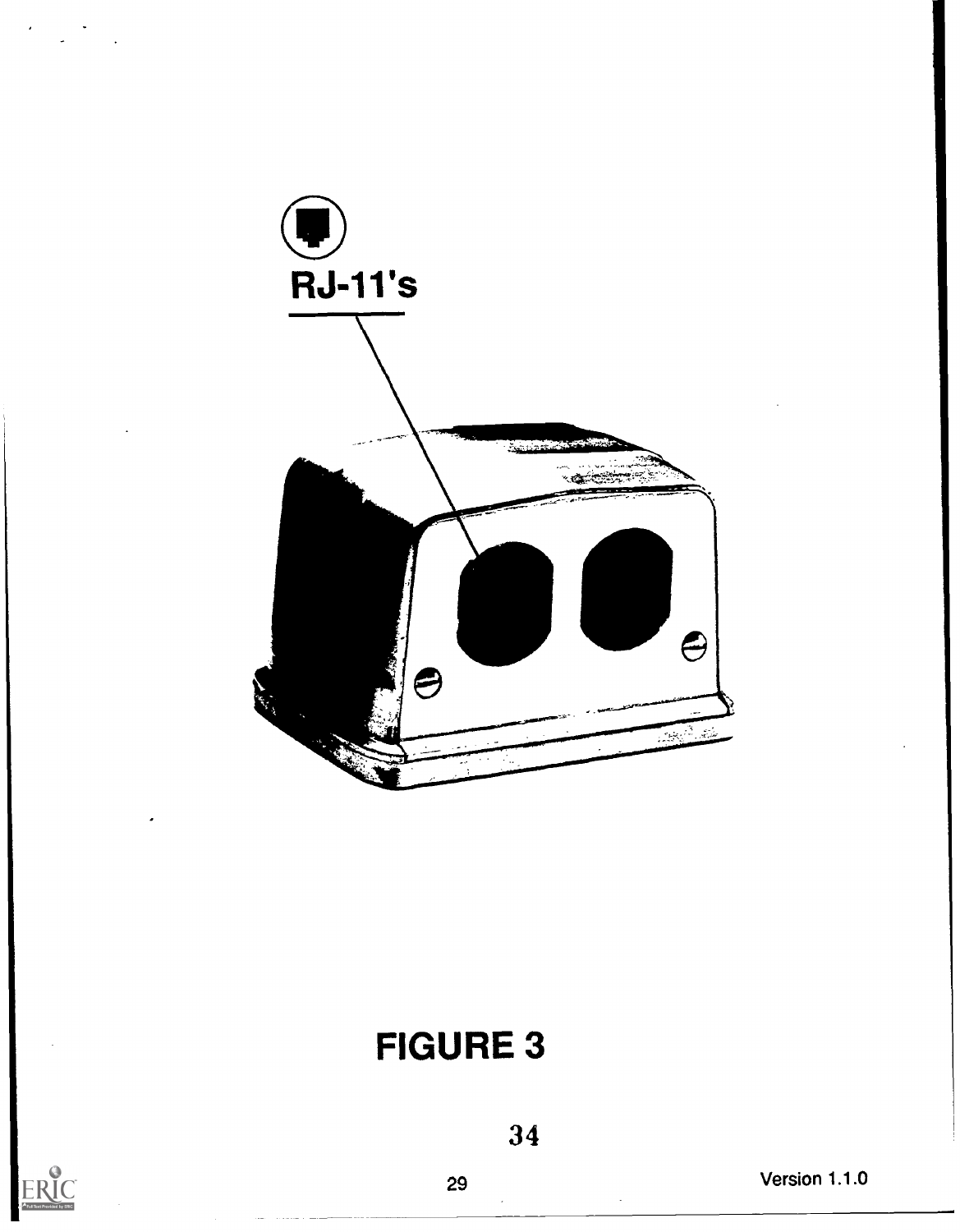

# FIGURE 4

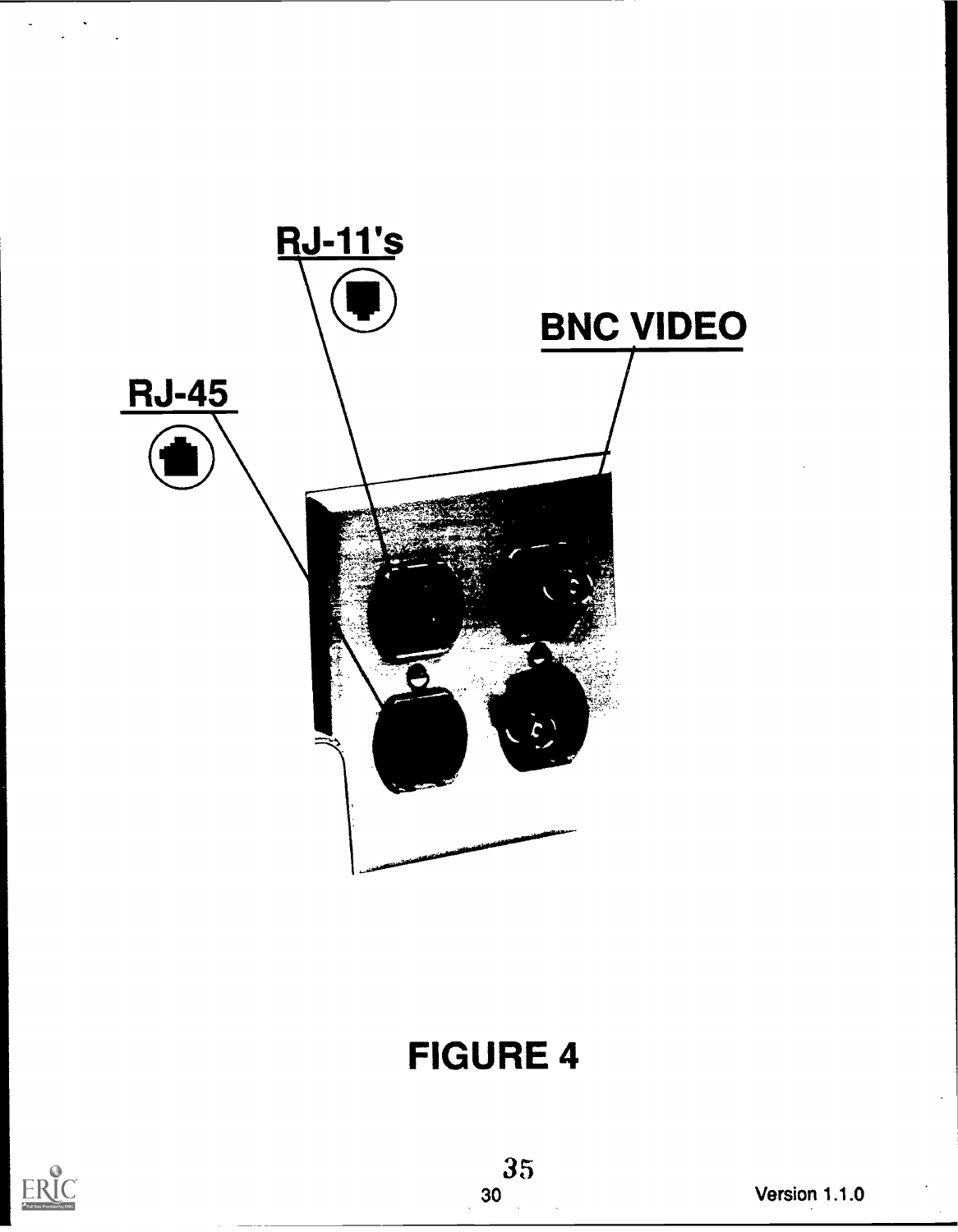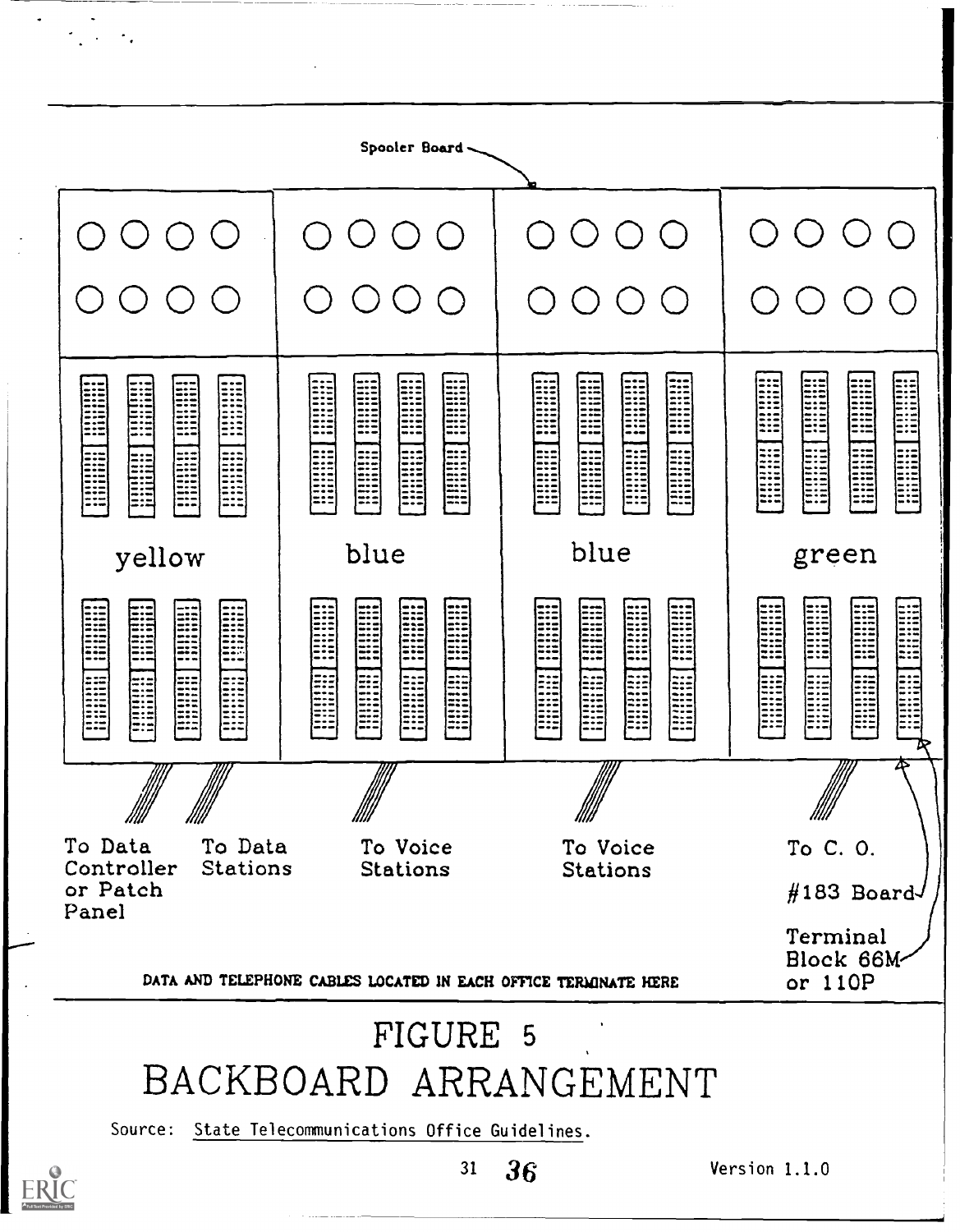### RECOMMENDED RF TELEVISION<br>LIFAREND DESIGN HEADEND DESIGN



March, 1991 Media & Technology Dept. Public Instruction



 $\mathbf{G}$ 

Version 1.1.0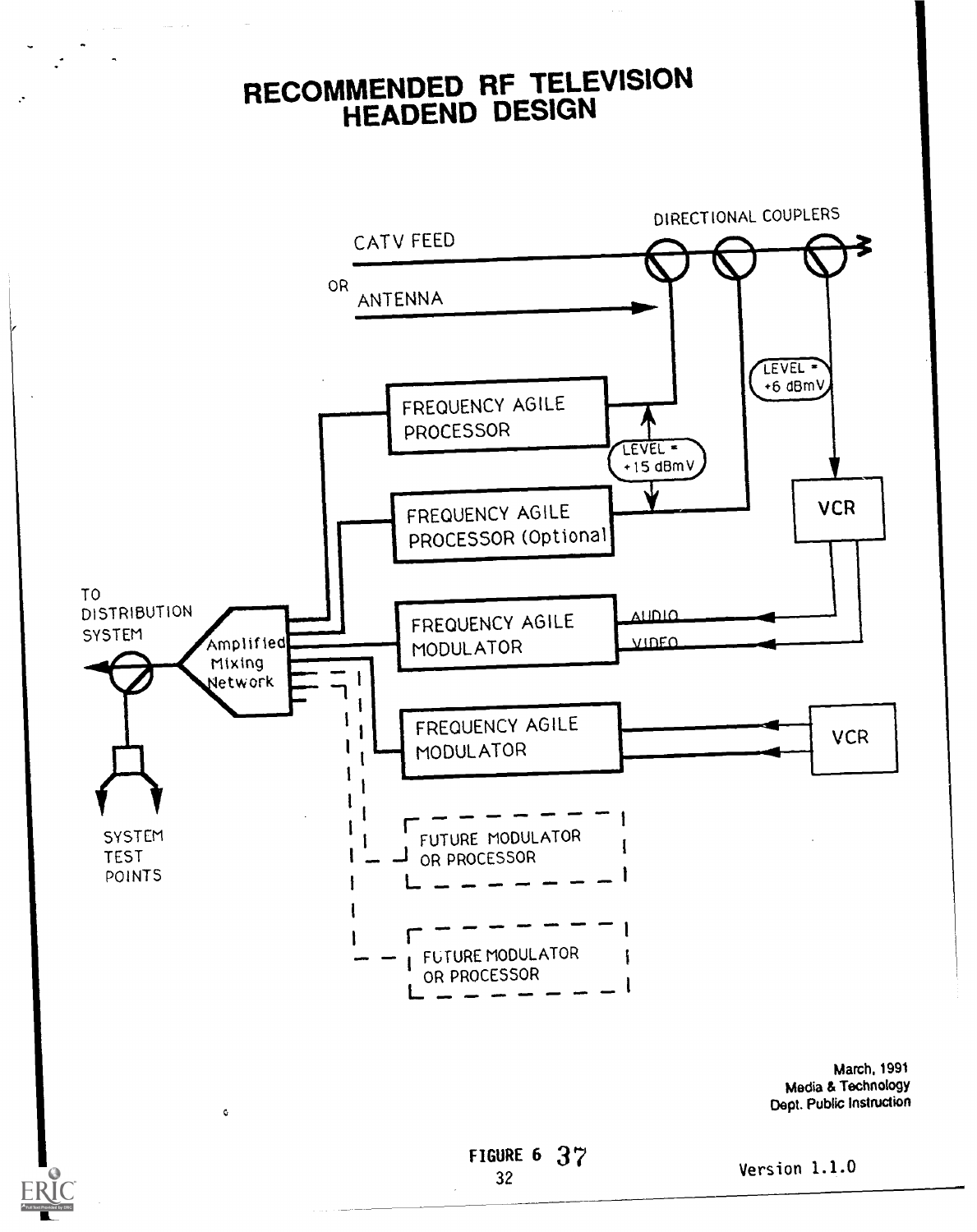